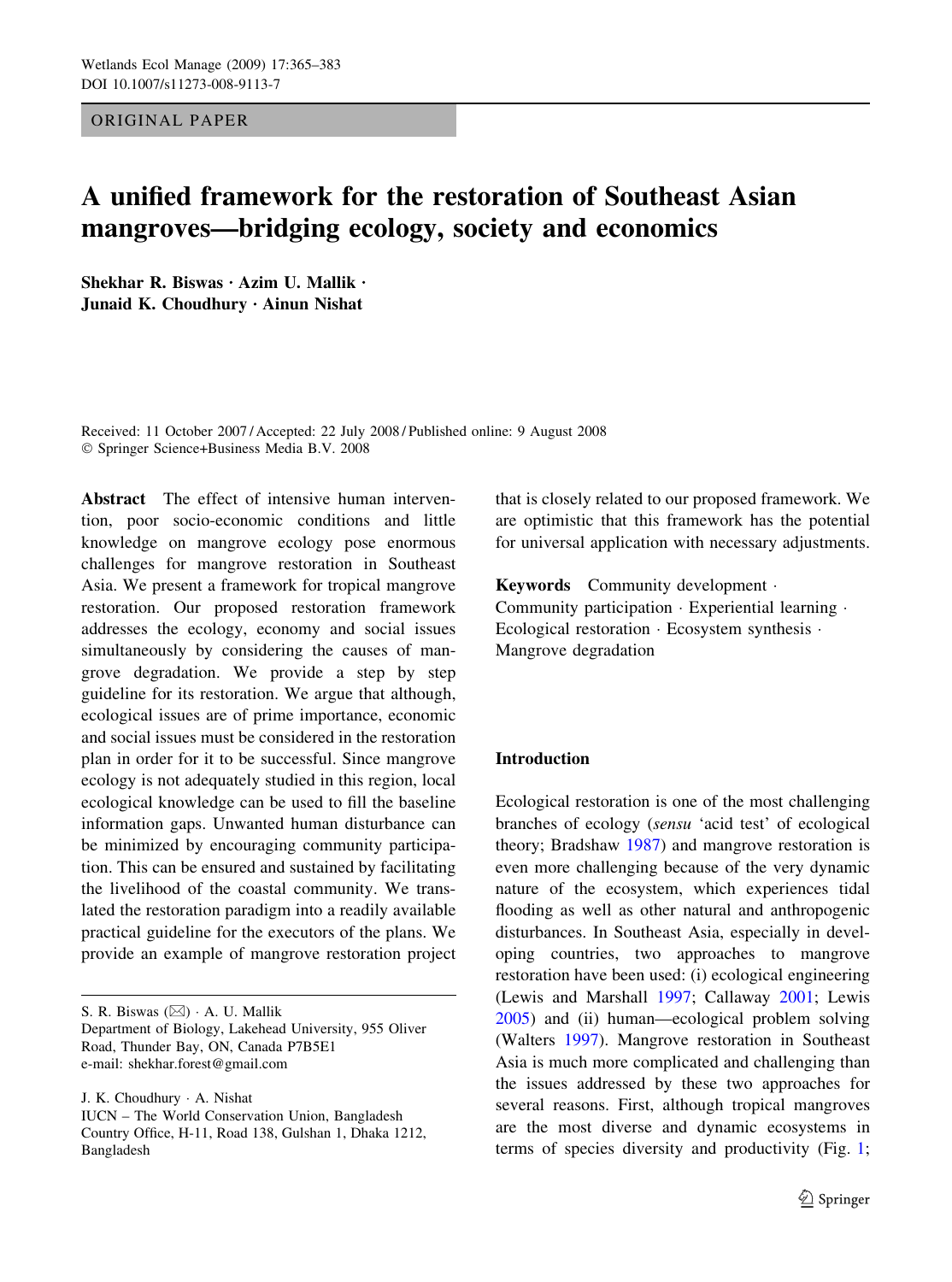<span id="page-1-0"></span>



Saenger et al. [1983](#page-18-0)), the Southeast Asian mangroves are the least studied. Second, Southeast Asian coastal areas are highly populated with poor and marginalised people (Iftekhar and Islam [2004\)](#page-17-0). These coastal people depend heavily on mangroves for their livelihood. Because of this dependency, people become a major determinant of the state of mangrove forests, often, by suppressing natural processes and must be considered components of the Southeast Asian mangrove ecosystem. Third, with few exceptions, most mangrove restoration efforts in Southeast Asia have followed a trial and error method without any explicit and integrated framework, baseline ecological information, or proper consideration of community involvement. It is not surprising then that most of the mangrove restoration efforts have met with limited success (Aksornkoae [1996](#page-16-0); Al-khayat and Jones [1999](#page-16-0); Alongi [1998;](#page-16-0) Bacon [1987,](#page-16-0) [1993](#page-16-0); Bandaranayake [1998\)](#page-16-0). Some failed immediately while others failed several years after initiation (see review by Ellison [2000\)](#page-17-0). Opinions differ on the success rate of mangrove restoration programmes. Successful projects are often reported but failures rarely (Lewis [2005](#page-17-0)). However, there is no ambiguity for the need of mangrove restoration.

The importance of mangroves has been emphasised for their unique ecological, economic and protective functions. The major functions of mangrove forests include (i) habitat for flora and fauna, (ii) timber, pole, fuel wood and fiber production, (iii) diversified non-timber forest products, e.g. tannin, honey, wax etc., (iv) breeding and nursery grounds for fish, crustaceans, mollusks and a wide range of aquatic and terrestrial species, (v) effect on microclimate, (vi) protection from wave erosion, (vii) enhancement of sediment deposition/land accretion, (viii) input of organic detritus into the coastal zone to support the productivity of these waters, (ix) combating natural calamities such as tsunamis, cyclones and tidal surges and (x) amelioration of the environ-ment by acting as a carbon sink (Macnae [1968](#page-17-0); Fransworth and Ellison [1997](#page-17-0); Primavera et al. [2004](#page-17-0); Walton et al. [2006\)](#page-18-0). Protective functions of mangroves against the most recent tsunami (i.e. 2004) excelled in their realisation of the significance of mangroves across the globe for the existence of people along tropical coastlines Dahadough-Guebas et al. [2005a](#page-17-0), [b;](#page-17-0) Danielsen et al. [2005;](#page-17-0) Kathiresan and Rajendran [2005;](#page-17-0) Barbier [2006](#page-16-0)). Although controversy continues to exist in the debate of whether the mangrove belt can provide total protection, there is no controversy over the significant role of mangroves as a barrier against natural disasters such as tsunamis and tidal surges (Kathiresan and Rajendran [2006\)](#page-17-0).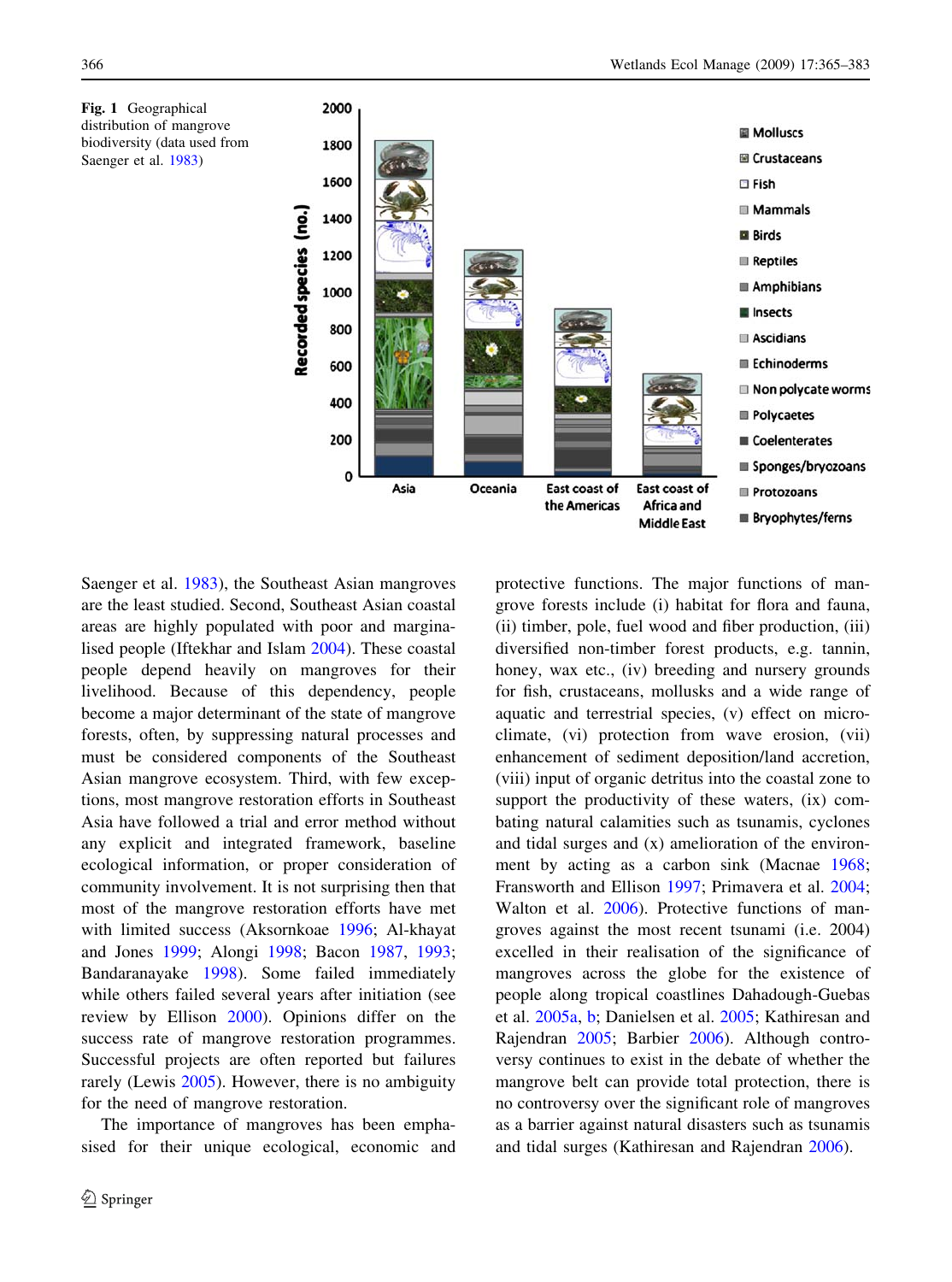<span id="page-2-0"></span>The increasing rate of mangrove degradation (Duke et al. [2007](#page-17-0)) and lack of significant success in the scattered mangrove restoration programmes (Lewis [2000\)](#page-17-0) are exposing tropical coastal communities to increasing vulnerability. Not only is it essential to stop mangrove degradation, but it is also important to restore the degraded tropical mangroves. This requires a holistic and comprehensive framework that could take the form of both curative and precautionary interventions. However, to date there is no such comprehensive framework available.

We propose a framework for the restoration of tropical mangroves by emphasising two major issues (i) identifying and addressing the causes of degradation to prevent further degradation of the existing mangroves and (ii) developing a detailed practical guideline for the executors of plans for the restoration of already-degraded mangroves. We argue that (i) ecological knowledge is the most important factor for the success of mangrove restoration and traditional ecological knowledge can help substitute the baseline information gaps that exit in Southeast Asian mangroves, (ii) anthropogenic influence can be addressed by ensuring sustained community participation and (iii) sustained community participation can be

encouraged by economic considerations for the livelihood and sustenance of coastal communities.

### Causes of mangrove degradation in the tropics

Tropical mangroves are shrinking rapidly, due to five major causes: (i) conversion to shrimp/aquaculture farms (e.g. Bangladesh: Hossain et al. [2001](#page-17-0); Gain [2002;](#page-17-0) Thailand: Spalding et al. [1997;](#page-18-0) Hinrichsen [1998;](#page-17-0) Barbier [2000](#page-16-0); Barbier et al. [2002;](#page-16-0) Barbier and Cox [2002](#page-16-0); the Philippines: Primavera [1995](#page-17-0), [2005](#page-17-0); Walters [2004](#page-18-0); Indonesia: Spalding et al. [1997](#page-18-0); Hussain et al. [1999;](#page-17-0) Vietnam: EJF [2003;](#page-17-0) Ecuador: Lacerda et al. [2002;](#page-17-0) Honduras: DeWalt et al. [1996\)](#page-17-0) (ii) conversion to sea salt farms (Prokant and Reeves [2007\)](#page-17-0), (iii) conversion to agriculture (Biswas et al. [2007\)](#page-16-0), (iv) natural calamities (Dahadough-Guebas et al. [2005a](#page-17-0), [b](#page-17-0)) and (v) infrastructure development and hydrological diversion. These degradations can be grouped under two broad headings: humaninduced degradation and natural disturbance-related degradation. The combined effect of the two often causes a devastating impact as explained below with a hypothetical diagram (Fig. 2)

Fig. 2 Hypothetical **+ve** relationships between disturbance type and recovery pattern in mangrove ecosystem. Three scenarios hypothesized: (A) Type I disturbances facilitate degradation of mangroves. (B)  $Type II$  can be massive and overnight degradation of whole or part of a mangrove forest. However, if there is no Type I disturbance natural recovery rate may be high following Type II degradation. (C) In the third scenario, a mangrove forest first degraded by Type II (sharp degradation) followed by  $Type\ I$  leaving limited chance for recovery



**Time scale**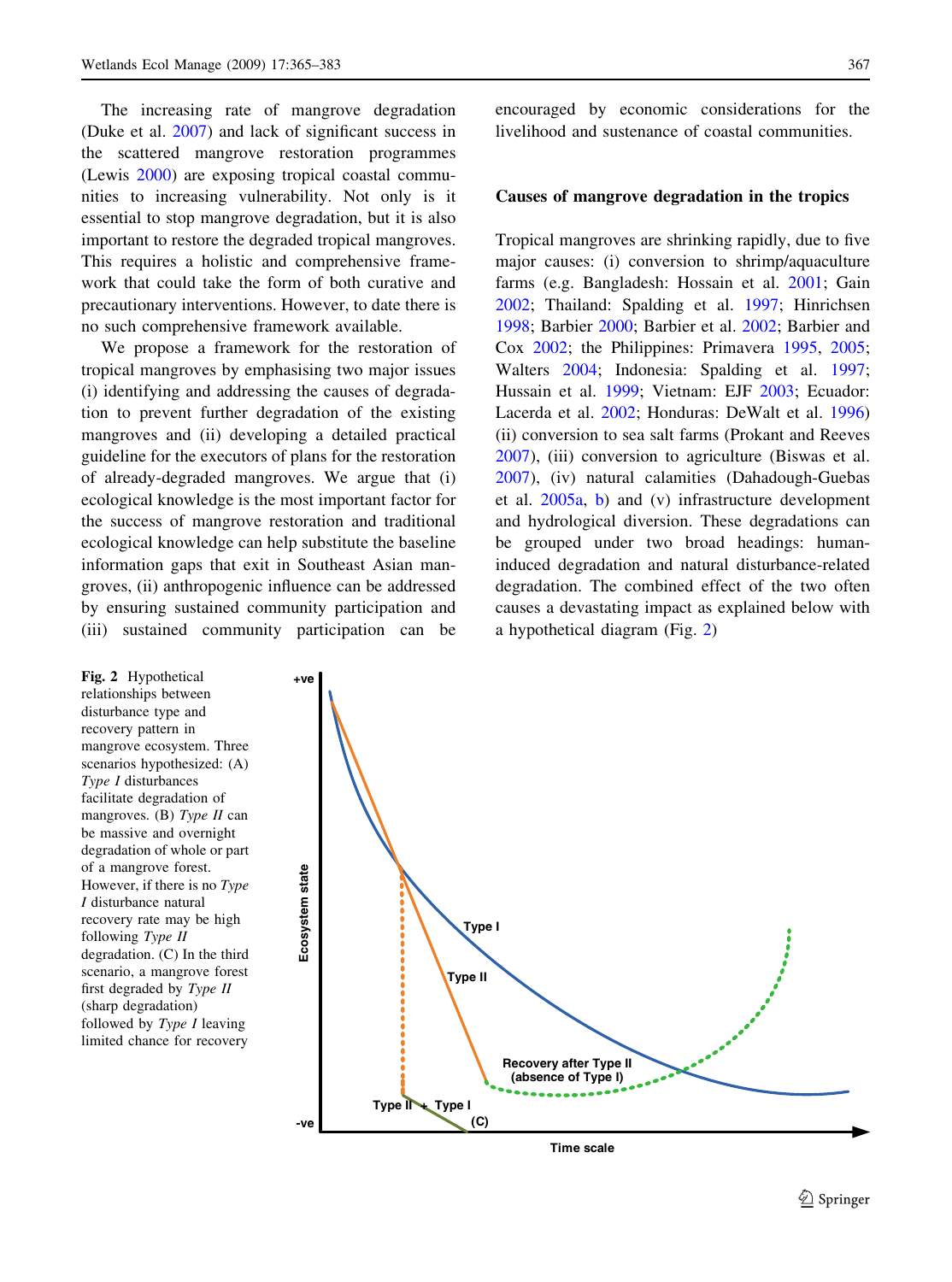Human-induced degradation of mangroves and mangrove habitats can be defined as Type I degradation and may occur in two forms: (i) conversion of the newly accreted lands where mangroves develop naturally into land for human use and (ii) conversion of productive mangrove forests to other types of anthropogenic land management. The newly accreted lands in Southeast Asia have been increasingly converted into agricultural lands and shrimp and salt farms, while the productive mangrove areas are being converted to shrimp farms and for agricultural use (e.g. Walters [2004\)](#page-18-0). Economic pressure from increasing populations in tropical coastal areas, where the livelihood of coastal communities is directly related to mangroves, is considered to be the dominant driving force behind Type I mangrove degradation (Fig. [2](#page-2-0)). Natural calamities such as tropical cyclones, tidal surges and tsunamis are accelerating the degradation of coastal mangroves. This type can be called Type II degradation. Climate change is thought to be the driving force behind the increasing frequency and intensity of these sorts of natural calamities causing Type II degradation (Fig. [2\)](#page-2-0).

### The mangrove restoration paradigm

Depending on the type of degradation, mangrove restorations may be of two major types: (i) restoration of mangroves following anthropogenic degradation (Type I) and (ii) restoration of mangroves following natural disturbances (*Type II*). For *Type II* degradation, mangrove recovery relies on ecological principles (i.e., secondary succession). However, the rate of recovery can be increased by planned restoration initiatives. Type I restoration is more complicated and challenging. Reliance on only ecological issues is not sufficient. It requires a holistic approach, by integrating social and economic issues of coastal communities along with ecological issues of the mangroves.

The conventional philosophy of ecosystem restoration is to restore the degraded ecosystem to its predegradation state. This raises the question: of whether it is at all possible to restore a dynamic system. Furthermore, even if it were possible to rebuild the ecosystem to its pre-degradation state, the newly restored ecosystem would remain behind its original state since changes might take place during the restoration period (i.e. it will lag in a temporal sense).

Whether total restoration is possible or not remains a philosophical issue. At the root of this debate (see Temperton [2007](#page-18-0) for details) are questions such as whether ecosystems are cohesive (Clements [1916](#page-17-0)), the sum of few parts (Gleason [1917](#page-17-0)), whether ecosystems go through alternate stable states (Sutherland [1974](#page-18-0)) or whether ecosystems start to develop in a new direction after crossing an ecological threshold (Hobbs and Norton [1996,](#page-17-0) [2004](#page-17-0); Walters [2000\)](#page-18-0). Often it is not practical to insist on total restoration of a mangrove ecosystem to its predisturbance state. We acknowledge that there might be a gap in the ecosystem state between a pristine (undisturbed/low intensity and frequency of natural disturbance) and a restored ecosystem (see Fig. [3](#page-4-0)). The aim of restoration should be to minimise the gap between the undisturbed (naturally disturbed) and a restored ecosystem states (see  $A' - D'$  and  $D''$  in Fig. [3\)](#page-4-0). This coincides with the restoration principle of the Society for Ecological Restoration ([2002\)](#page-18-0) that defines restoration as ''the process of assisting the recovery of an ecosystem that has been degraded, damaged, or destroyed.''

During restoration, ecologists manipulate the structural and compositional components of an ecosystem so that it can be revitalized. In common mangrove restoration practices; structural manipulation includes planting trees and hydrological engineering. Compositional manipulation includes seeding and planting multiple species to increase species diversity and habitat recovery. The underlying assumption is that the important structural components of an ecosystem are trees, land and water. However, in Southeast Asian countries, human influence on mangrove ecosystem is so great that humans must be considered as a component. Therefore, in addition to fine-tuning the previously suggested ecological engineering principles (Lewis [2005\)](#page-17-0); we suggest to incorporate the important social and economic issues of coastal communities. More specifically we emphasize ensuring community participation and facilitating the livelihood of people. In earlier participatory mangrove restoration projects, only community participations were included but limited priority was given on the issue of livelihood. As such the participations were ineffective.

Of the controlling factors in our proposed restoration framework, ecology (sensu ecological engineering for restoration of ecological systems) is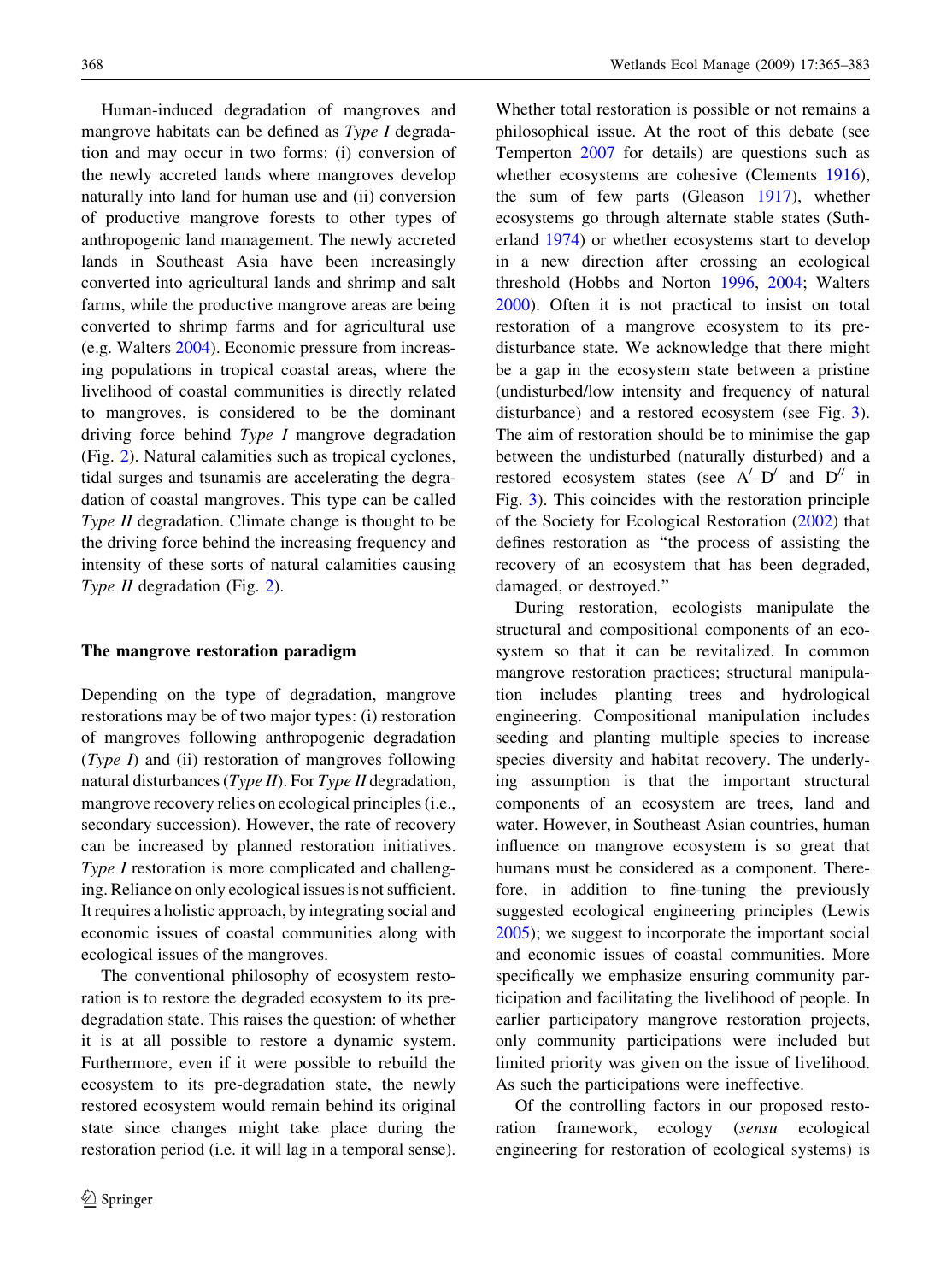<span id="page-4-0"></span>



Fig. 3 A hypothesis on the concept of mangrove restoration; influenced by ecology, society and economy. We exemplified three situations. (i) Restoration considered (B–D) all three vectors and it may result a smooth upward curve. (ii) Restoration considered  $(B-D'')$  ecology and society involvement. It may result in immediate success but since there is no consideration for financial benefit to the society (in the short

independently dominant. It has an upwards pulling force (i.e. ecologists try to improve the ecosystem) and any compromise on ecological principles might lead to collapse of the entire restoration effort. Society and its economy are very much inter-related and always act together instead of as isolated factors. Society pulls horizontally (i.e. they like to go as usual) and the economy keeps society either horizontally upward (when financial benefits are ensured) or downward (when there are no financial benefits). The success of restoration might show an upward pattern when both factors are considered, whereas it might be a humped shaped curve when there are no financial benefits to society (Fig. 3). It could be argued that (i) economic valuation of the ecosystem services and (ii) the development of forest area provide benefits to society (long term benefits from forest products); however these benefits alone are not sufficient to attract poor people along tropical

term) people will go back to their previous practices and there will be again sharp degradation resulting in a humped shape Gaussian curve. (iii) Restoration based on only ecology (B-D<sup>'</sup>), people will take few moments to realise what is going on; this time restoration efforts may yield positive result; very soon people will start to work against the project which might lead to a humped shaped curve. C reflects the status quo scenario

coastlines. Indeed, some sort of immediate improved livelihood programme and establishment of a self sustaining mechanism (for sustainable financial return) can ensure society/people participation. There is always a danger that community expectation of receiving financial benefits might be raised too high, thus a very careful approach is required while providing livelihood support and developing a sustainable financial return mechanism.

The success of restoration can be expressed as a function of achieving three main objectives:

$$
Restoration Success(RS) = \sum (Ec\{Sc*En\})
$$

where Ec is the Success in ecological engineering, Sc the Success in society involvement, En the Success in delivering financial and other benefits to the society.

Quantification of restoration success of a complex system that is sensitive to ecological, socio-cultural and economic factors is extremely difficult and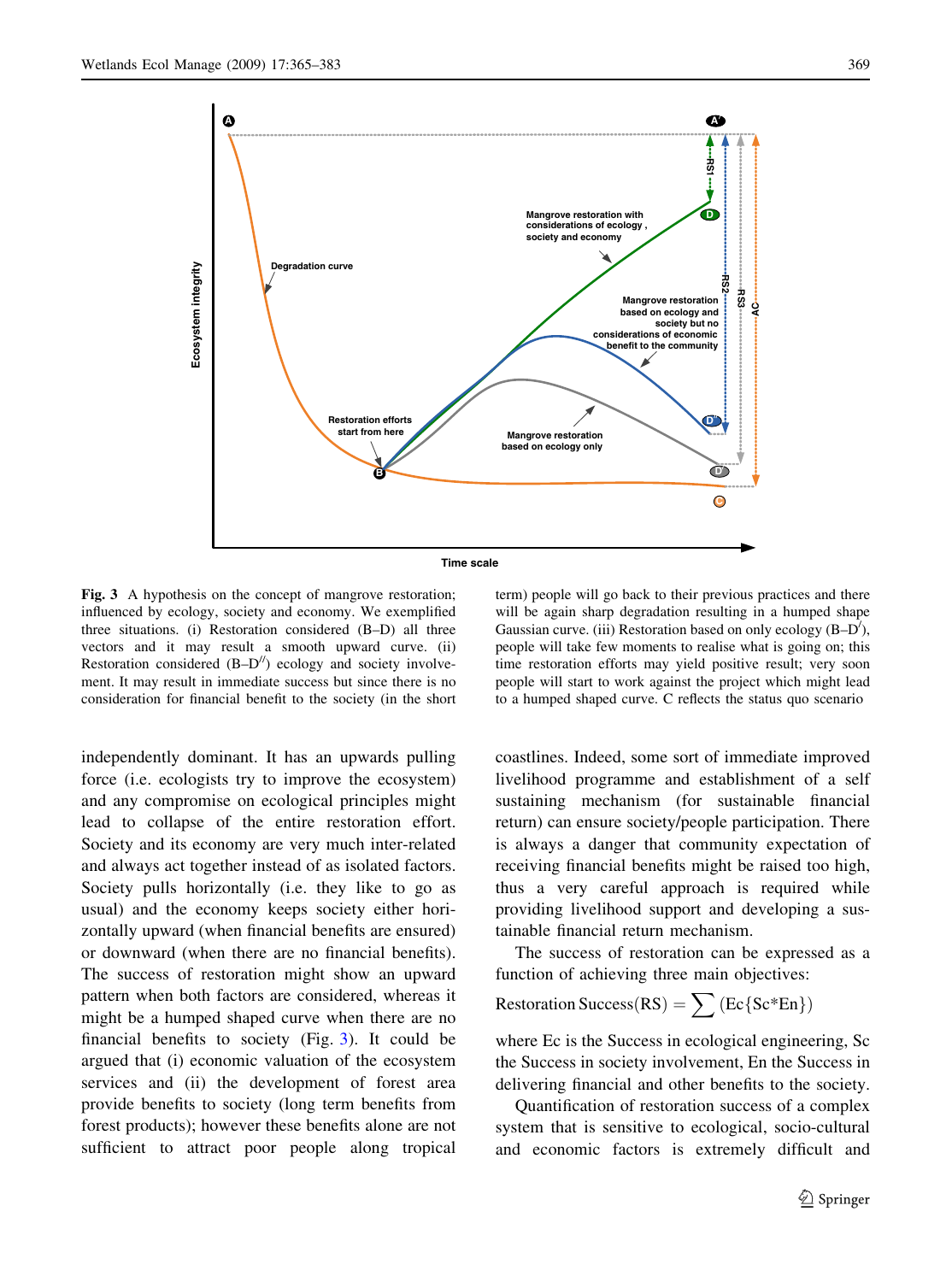requires multifaceted studies and analyses. In a Southeast Asian context this approach is almost impractical. Alternatively, we propose an expert assessment scale of 0–10 (0 being unsuccessful and 10 being completely successful) to indicate the degree of success achieved in each of the objectives and ecosystem restoration as a whole. In this way, not only the important factors in restoration are identified, but also their degree of success is assessed.

In our proposed framework, we differentiate society involvement into a social issue and society participation and an integrated function of social and economic issues. Society involvement is a top down approach, whereas society participation is a bottom up approach. The maintenance of society participation depends on the level of society involvement in different decision making processes and their economic outcomes, i.e., the financial benefits/livelihood improvements a society receives.

Society participation =  $\sum$  (Sc  $*$  En)

where Sc is the society involvement in different decision making processes, En the economic/financial benefit to the society.

Once again, the degree of society involvement and economic benefit to the society will determine the success of the restoration. We can use the same holistic expert assessment approach with a scale of 0-10 to quantify society participation.

# Translating the paradigm into practice: a step by step guideline

We translate the mangrove restoration paradigm into a practical guideline of six major steps:

- Step 1. Identify the problem area and outline the restoration goals.
- Step 2. Synthesize the past and present ecosystem condition, especially its ecological structure and function and societal resource dependence on the ecosystem.
- Step 3. Outline a systematic restoration plan (ecological engineering).
- Step 4. Develop a community involvement and income subsidy plan (socio-economic engineering).
- 370 Wetlands Ecol Manage (2009) 17:365–383
	- Step 5. Develop a detail implementation plan (layout of how to implement the various activities under different plans).
	- Step 6. Develop and implement a rigorous monitoring mechanism for logical adaptive management.

Identify the problem area and outline the restoration goals

First, the geographical locations of the degraded area need to be identified followed by the establishment of specific goal(s) of mangrove restoration. The goals have to be realistic (Hobbs [2007\)](#page-17-0). Several questions need to be asked before setting the goal(s): is the mangrove restoration mainly for (i) coastal erosion protection and land stabilization? (ii) wood/fiber production? (iii) maintaining biological diversity and ecological processes? or (iv) integration of some or all of the above? Ellison [\(2000](#page-17-0)) reviewed the goals of existing mangrove restoration projects and found that out of 27 projects only two considered restoration of ecosystem functions. Most Southeast Asian mangrove restoration projects/programmes emphasised tree planting alone for forest regeneration, erosion control and coastal stabilization. However, in the true sense of restoration, functional components of the ecosystem must be identified and integrated in the restoration plan.

Ecosystem synthesis: past and present

The most important step in mangrove restoration is an analysis of past history and present conditions of the ecosystem. A clear understanding of the predisturbance state, current state and the dynamics of the mangrove ecosystem is essential before any intervention for restoration can take place. Three questions need to be asked: why, when and how? Figure [4](#page-6-0) illustrates the need for basic knowledge of ecology, society and economics in mangrove restoration. During ecosystem synthesis, the aim of the restoration should not be to look for a set of easy guidelines but for a set of hard questions underpinning the long-term functioning of the ecosystem.

Assessment of the existing ecosystem conditions and its dependent community could be done either through a scientific approach or through a participatory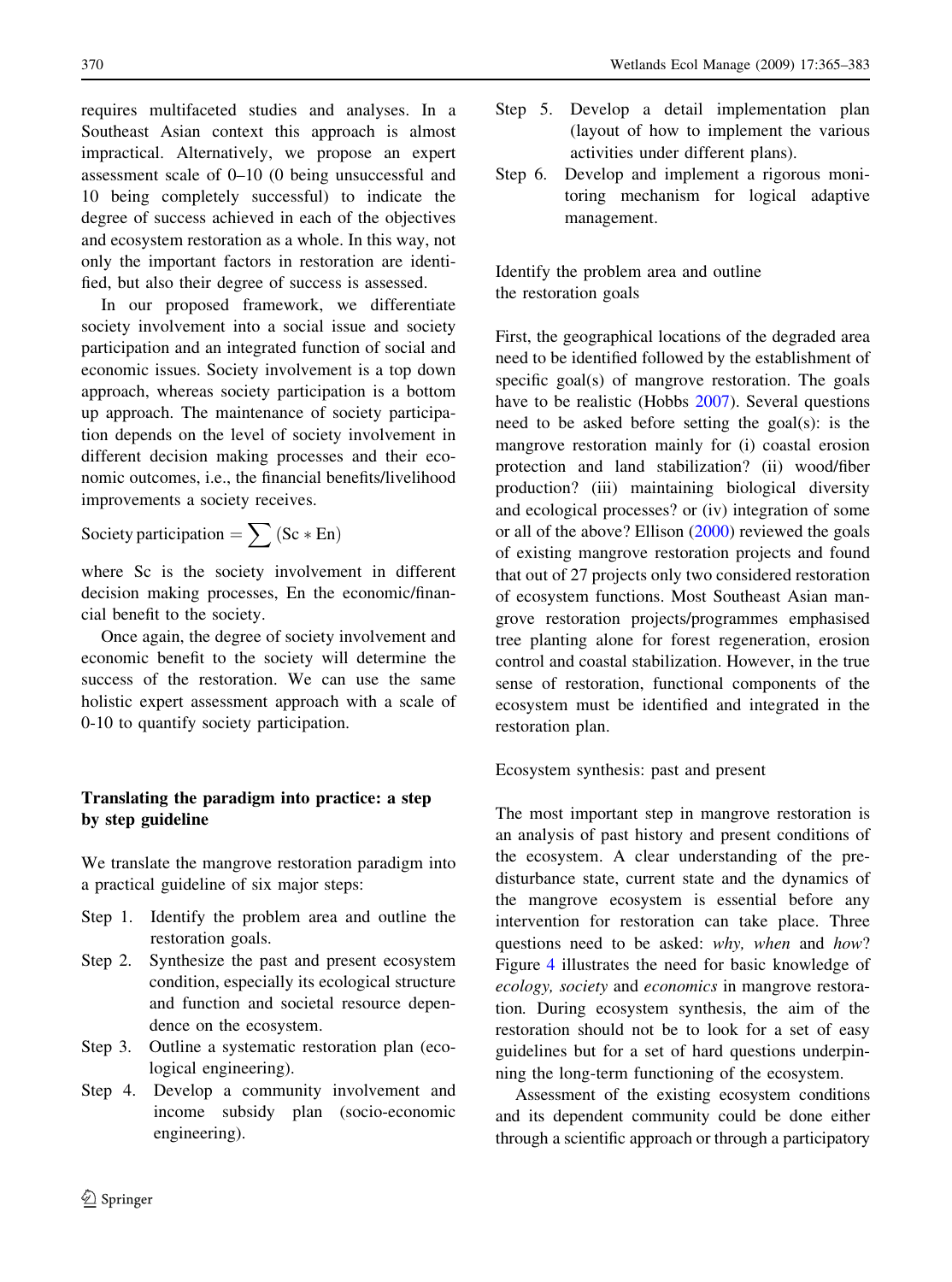<span id="page-6-0"></span>Fig. 4 Required information before initiation of a mangrove restoration project/ programme



approach. For community based restoration, a participatory method is preferred. Among the participatory tools, participatory rural appraisal (PRA), rapid rural appraisal (RRA), historical mapping (HM), ven diagrams (VD), resource mapping (RM), focus group discussions (FGD), community meeting, etc, are effective. This stage involves exploring the conditions of the ecosystem and its surrounding population and developing an action plan. This stage helps the community participants and the researchers and development workers to arrive at a common understanding of the ecosystem functions and their response to management and anthropogenic interventions. A common goal of the ecosystem sustainability and meeting societal needs must be achieved by this exercise.

### Development of a systematic restoration plan

A well thought out restoration plan should be prepared with local participation. The restoration plan may emphasis ecological engineering based on the findings of ecosystem assessments. In Southeast Asian countries, most often ecological knowledge of the pre-disturbed state is either absent or not well documented. Therefore, we suggest three alternatives to supplement the knowledge gaps: (i) systematic analysis of the traditional ecological knowledge of the communities adjoining the ecosystem, (ii) scaling

up of the ecological knowledge from another mangrove ecosystem with similar ecological and socio-economic influence and (iii) pilot level experimentation.

The restoration plan should focus on the following.

# Site selection

Site selection is critical for mangrove restoration. It is difficult to generalise sites for successful mangrove restoration since it depends on local environmental factors, sociocultural context and suitability of planting species (Kairo et al. [2001\)](#page-17-0). In Southeast Asia, mangrove restoration programmes exist in three major types of sites: (i) mudflats, (ii) within shrimp farms and (iii) raised lands. Shrimp farms and raised land offer very few options for site selection but selecting a site near a bank of running water is encouraged (IUCN [2005\)](#page-17-0). It is generally not a good idea to target mudflats for restoration, except in cases where these are accreting and/or where these are formally the sites of natural mangroves. Special considerations are required for mudflat selection where erosion and deposition is frequent (Erftemeijer and Lewis [2000](#page-17-0)) and ideal restoration sites must be on the deposition site. Within the deposition site, substrates should be stable mudflats as fresh depositions can be washed away by tidal actions before plant establishment.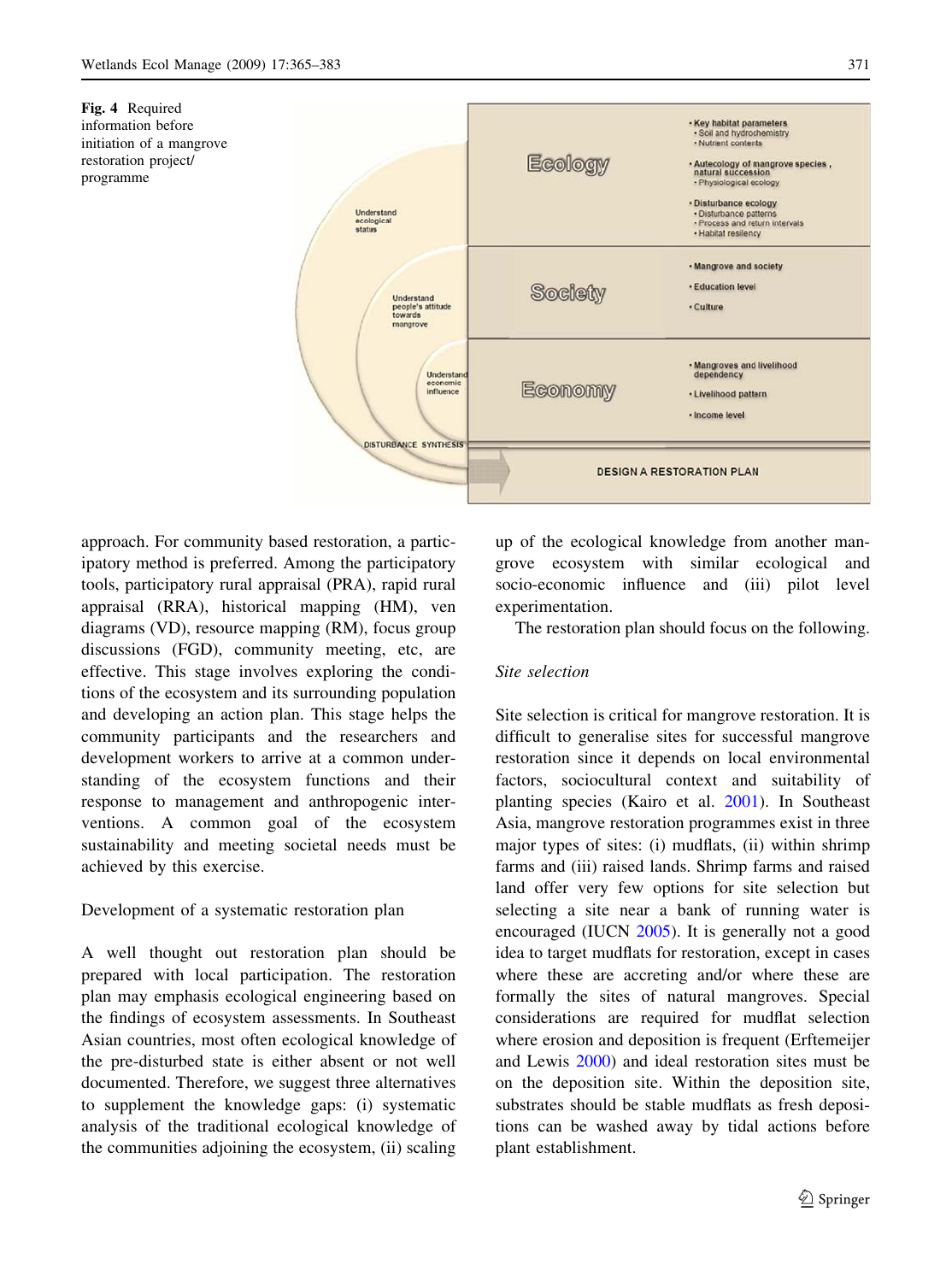# Site preparation

Mangrove restoration may require anywhere from a very limited amount to a maximum level of site preparation, depending on the specific site and restoration objectives. For example, in a mudflat very little or no site preparation is required (Erftemeijer and Lewis [2000\)](#page-17-0). However, in raised land and shrimp farms, extensive ecological engineering is required so that the site can be inundated regularly (Lewis and Marshall [1997](#page-17-0)). Many stable sites may recover naturally once barriers to recovery are removed, e.g., return of natural tidal flooding to a fish pond, etc. Here, the very first question that needs to be asked is why the proposed restoration sites are not recovering naturally. Choudhury [\(2003](#page-17-0)) provided detailed prescriptions for hydrological engineering in the case of shrimp farm restoration. Lewis ([2005\)](#page-17-0) provided engineering methods for raised lands.

### Species selection

Species selection in mangrove restoration is an important factor. Natural mangroves follow a distinctive zonation and during restoration; species need to be selected following natural zonation/succession. Depending on soil formation and hydrology, different species may be suitable for plantation at the same site. Choudhury [\(2003](#page-17-0)) developed a site-specific species matrix for Indonesian mangroves. A similar site-specific species list is not available for other tropical mangroves. For example, vegetation zonation of mangroves along the Bay of Bengal shows some kind of uniformity and species selection for mangrove plantation in this region adheres to this condition. In the mangrove plantations of Bangladesh the following site-specific species are desirable: (i) in newly formed mudflats Sonneratia apetala is most appropriate, (ii) newly formed sandy areas are suitable for Avicennia officinalis, (iii) in mature/ stable lands, Excoecaria agallocha, Bruguiera gymnorhiza and Rhizophora are the desired species.

# Seedling and propagule sources

To date, mangrove restoration mostly relies on planting. Wildings (seedlings grown in natural forests or in the wild) and seedlings grown in nurseries are the two major sources of seedlings. Walters ([2000\)](#page-18-0) suggested that for restoration of a diverse mangrove forest, diversity in plantation is a prerequisite. Diversity can be obtained in two ways: planting multiple species and creating a species mixture with broadcasting seed. Although explicit data and references are not available, pilot level experience from IUCN (2005) indicates that a combination of planting with seeding (broadcasting at a lower intensity) is a more efficient technique than planting alone in mudflats and raised land. The advantages of combined planting and seeding over planting are that: (i) from the very beginning a heterogeneous age class is initiated that requires minimum gap filling and (ii) it promotes other ecosystem services similar to those in a natural forest.

# Level of aftercare/maintenance

After-care and maintenance requirements of mangrove plantation are site dependent. For example, in a river bank small scale gap filling (replacing dead seedlings with new ones) may be required, whereas in a shrimp farm more intensive gap filling is required since it has a limited chance of natural colonization, compared to a river bank. Protection of the plantation against grazing (especially buffalo) and fishermen (in particular those who use hand-pushed catching nets) needs to be ensured. Fishermen usually catch shrimp larvae with fishing nets along the river banks during high tide when planted seedlings are submerged, causing extensive uprooting of seedlings.

Community involvement and development plan

Community development issues should be addressed as a solution to the underlying causes of mangrove degradation. It must ensure addressing both preventive and curative measures at the same time rather than each individually. Since there are many failure stories, before initiating any community based restoration, it is necessary to survey the choice and preferences of the local people because they will be the first beneficiaries but also run the risk of becoming victims, should the project fail. Community involvement and development plan may focus on: (i) when and at what level the community will participate, (ii) what are the major issues in community livelihood and (iii) how the livelihood of adjoining communities can be improved while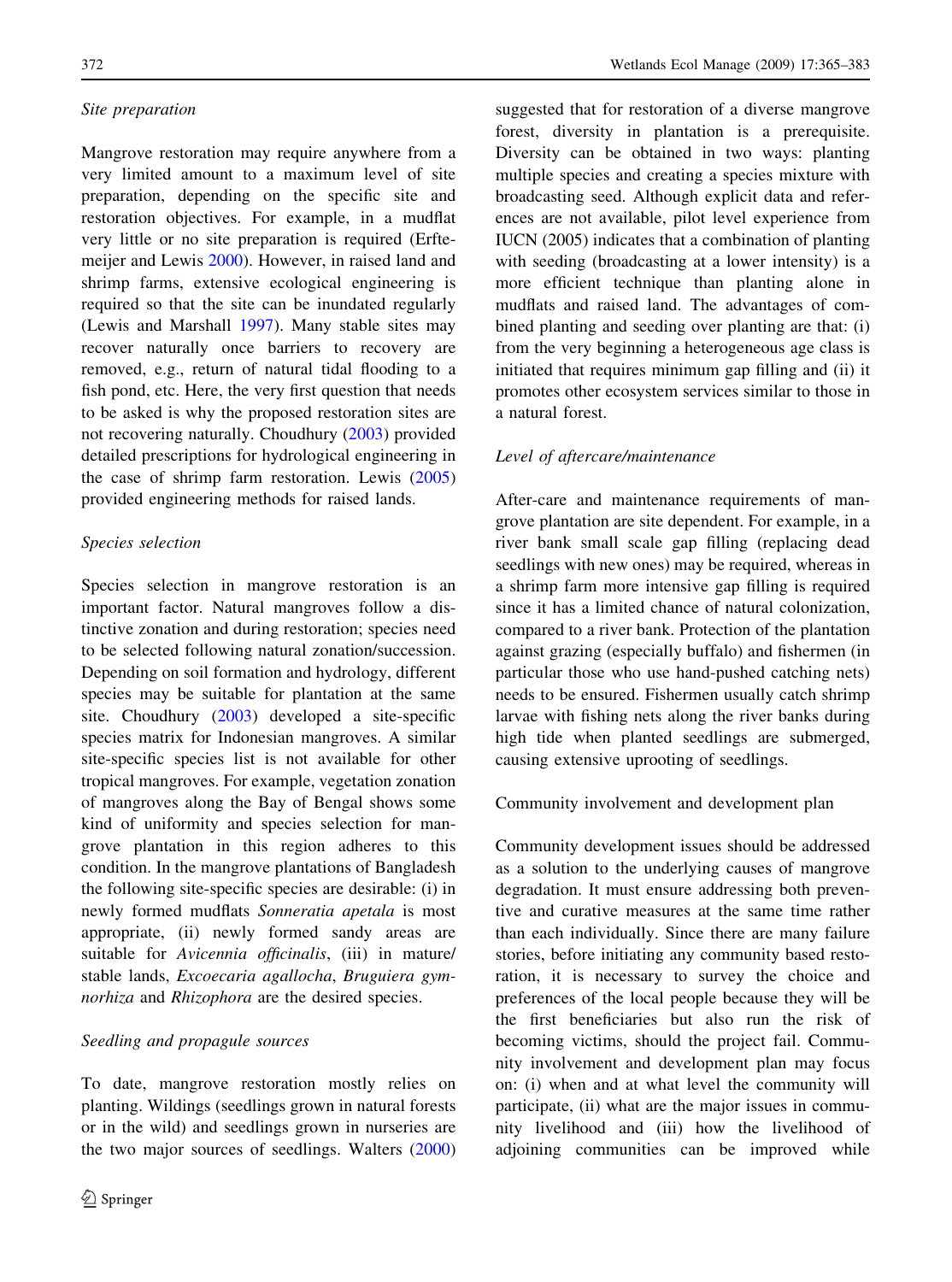restoration of the mangroves progresses. The plan should specifically focus on the development of a self-sustaining mechanism, instead of depending on continuous financial support from the restoration project. At the early stages of the programme, financial support is needed, but it is desirable that over time, a self-sustaining mechanism is developed so that the community can sustain its livelihood and restoration efforts when the programme is finished.

# When and at what level will the community participate?

Community participation is needed at least during three phases: (i) ecosystem synthesis/situation analysis, (ii) identification of priorities for interventions and development of restoration strategy and action plan and, (iii) participatory implementation and monitoring. First, the local community can prepare a preliminary plan of action for restoration. This plan may contain a few priority issues that are important for the community. Practical feasibility of the plan and the commitment of the community can be reassessed jointly by the project team and the community. Simultaneously, the community and the restoration workers may formulate hypotheses underlying the plan and develop methods and indicators to test them and monitor the progress and effectiveness of the plan.

### How to address community livelihood issues?

Community development plans need to focus on human well-being and strengths and limitations of existing institutions. This plan might provide details on specific interventions. It may also highlight particular stress factors such as food security and provide health services. For example, in coastal areas there is a scarcity of drinking water that is correlated with many water borne diseases. A variety of institutions in the area—government, quasi-government, private sector, community groups and development organisations should be considered in the assessment of institutional strengths and limitations. Issues that emerge from the situation analysis will be prioritised and options will be derived for future action through a trade-off analysis. Prioritisation of issues follows the thematic integration of mangrove restoration and human well-being. Priorities will be based on socially determined trade-offs among the problems, opportunities for the future and

the pragmatic needs to ensure successful implementation. The critical factor to sustain community participation would be such that any intervention should result in demonstrable positive impacts.

### Implementation of plans

During implementation of mangrove restoration activities, three points need to be considered as a guiding principle: (i) the local community, in association with the technical experts, will plan the implementation and the role of the local community should be a positive and active one; (ii) local communities will implement the programme and monitoring should also be done by them. Capacity building may be necessary for successful implementation of such a programme; (iii) a micro-level areaspecific 'restoration and community development plan' should be prepared in line with the larger plan.

Monitoring, evaluation and feedback: adaptive management

One of the most critical steps in a restoration programme is the ongoing monitoring and evaluation. The monitoring should be based on quantifiable parameters. Monitoring may include (i) technical (ecological) advances of the ecosystem and (ii) societal attitudes in support of the programme. Technical aspects can easily be quantified, whereas quantification of the social improvements needs relative scoring, considering the importance of sectoral contributions to achieve the desired goal. Technical aspects require rigorous scientific monitoring, whereas social and economic aspects can be monitored using a participatory approach. In developing tropical countries it is not always possible to maintain rigorous scientific monitoring because of technical and financial constraints. Hence, a suitable participatory monitoring system can be developed with the aid of traditional ecological knowledge. It is important that the outcomes of the monitoring and evaluations are incorporated into the restoration programme. Kolb's [\(1984](#page-17-0)) experimental learning model could aid in developing the monitoring system. The model suggests a systematic way of learning from experience through four major sequential steps: (i) valid or concrete experience, (ii) reflected observations, (iii) abstract generalisation and (iv) active experimentation. After initial experimentation some positive experience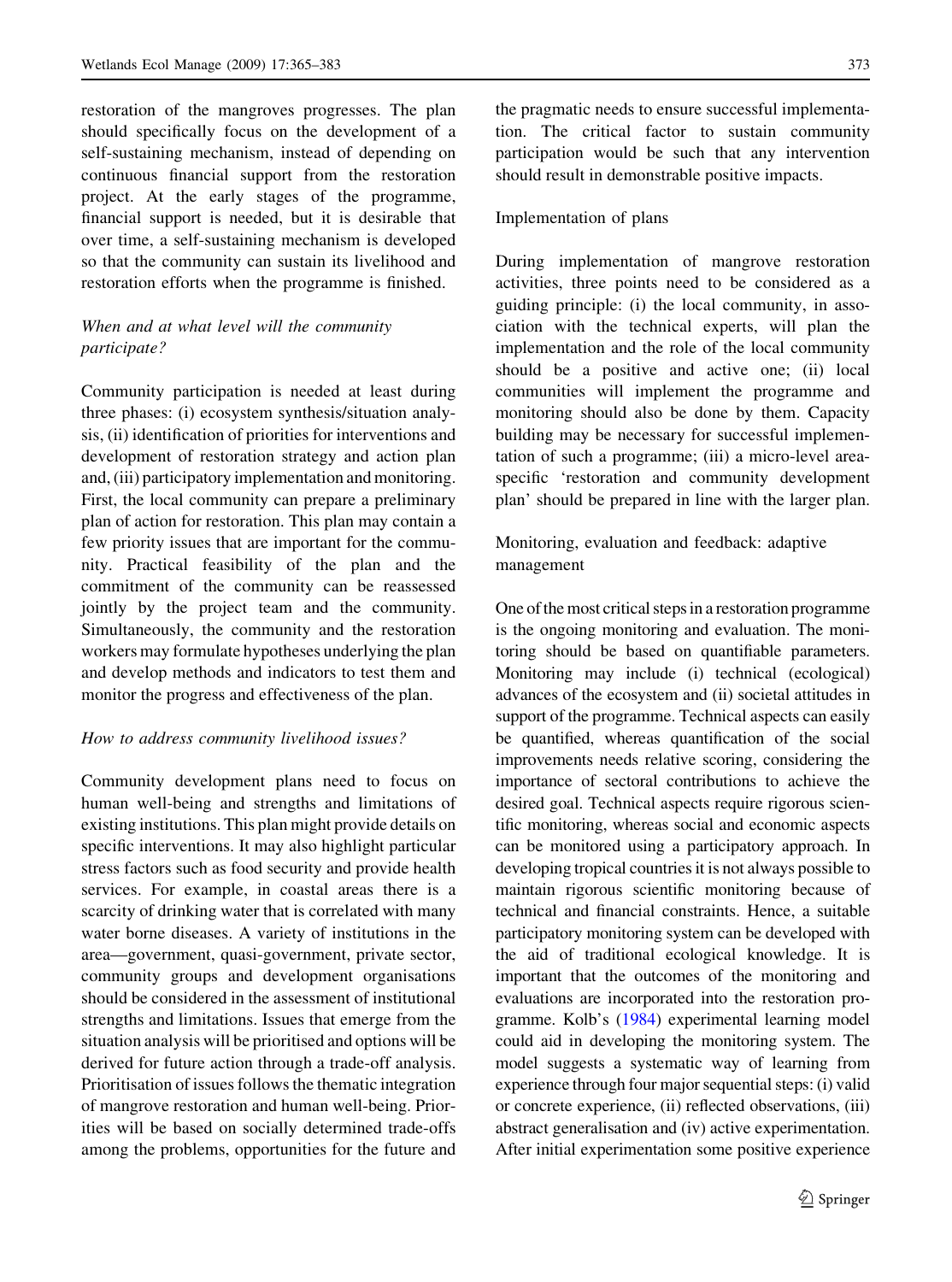can be incorporated into the cyclical process and the cycle of learning might continue until restoration success is achieved (Fig. 5). The uniqueness of this model is that it will guide the restoration ecologist in a systematic way and also will serve as a bank of traditional ecological knowledge, which others can use to evaluate the success of the restoration.

# Example of a mangrove restoration project: the Chokoria Sundarbans, Bangladesh

The Chokoria Sundarbans are the oldest mangrove forests in the Indian sub-continent situated in the delta of the Matamuhury River, Bangladesh (latitude  $21^{\circ}36' - 21^{\circ}45'$  North and longitude  $91^{\circ}58' - 92^{\circ}05'$ East). It was a productive forest, supported high biodiversity (Choudhury et al. [1990\)](#page-17-0) and provided a natural barrier to cyclones and storm surges. However, over the years, due to expansion of shrimp cultivation and salt farms (as a result of a shift in government policy (Biswas and Choudhury [2007](#page-16-0)) the forest has been completely degraded (see Fig. [6](#page-10-0) for the trends of degradation). The area was characterised by the presence of many shrimp farms and salt ponds (Prokant and Reeves [2007](#page-17-0)). Unfortunately, in the absence of a functional mangrove, shrimp cultivation is not sustainable (IUCN 2005). Eventually, after a few years of cultivation, the entire industry collapsed due to poor ecological health and prevalence of diseases. Today, only a handful of shrimp farms are in operation (the number declined due to poor economic returns). Moreover, because of the loss of forest cover, these areas are now exposed to frequent cyclones and tidal surges, causing loss of lives and property. Realising the urgency of mangrove restoration, at least three different initiatives were taken by three different organizations, but these initiatives have yet to meet with significant success. Sociopolitical conflicts and challenges in ecological engineering (within shrimp and salt ponds) are real barriers for restoration in this area.

IUCN Bangladesh (IUCNB) started a pilot level community-based mangrove restoration programme in this area in early 2003. The goal of this programme was to develop a community-based mangrove restoration model for the entire area.

Disturbance synthesis and assessing suitability of the ecosystem rehabilitation

IUCNB started the restoration programme with a detailed synthesis of the degradation history (see box 1)



Fig. 5 A hypothetical example of adaptive management in mangrove restoration with the aid of Kolb's ([1984\)](#page-17-0) experiential learning model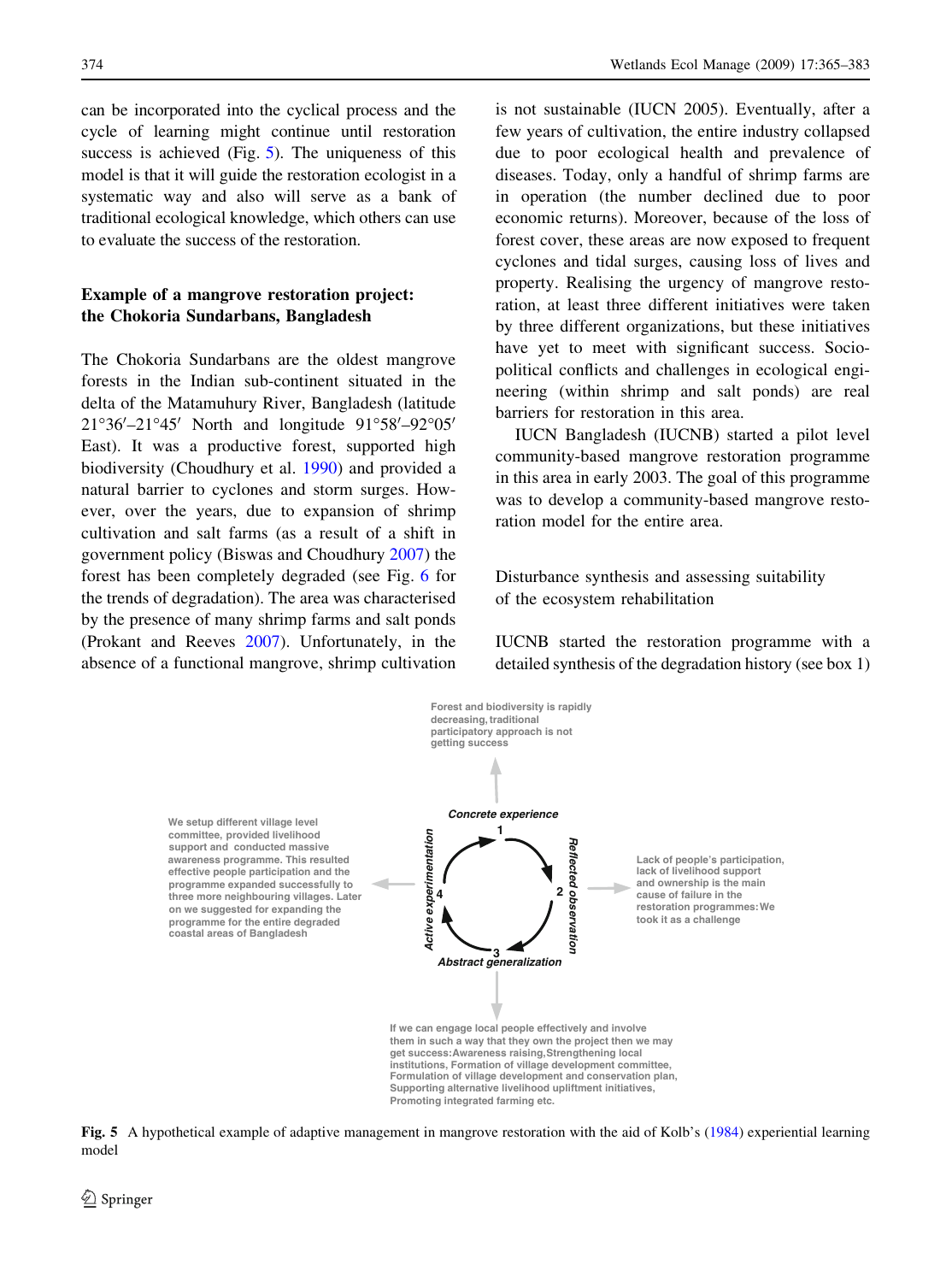<span id="page-10-0"></span>Fig. 6 Satellite images elucidate the gradual destruction of the tree cover and loss of the Chokoria Sundarbans mangrove forest over the period of 1974–2003 (modified and reorganized from IUCN Bangladesh [2005](#page-17-0)). Dotted line indicates the area of mangrove forests. Arial coverage is explained by inset graph



1996

1984

1974

2003

<sup>2</sup> Springer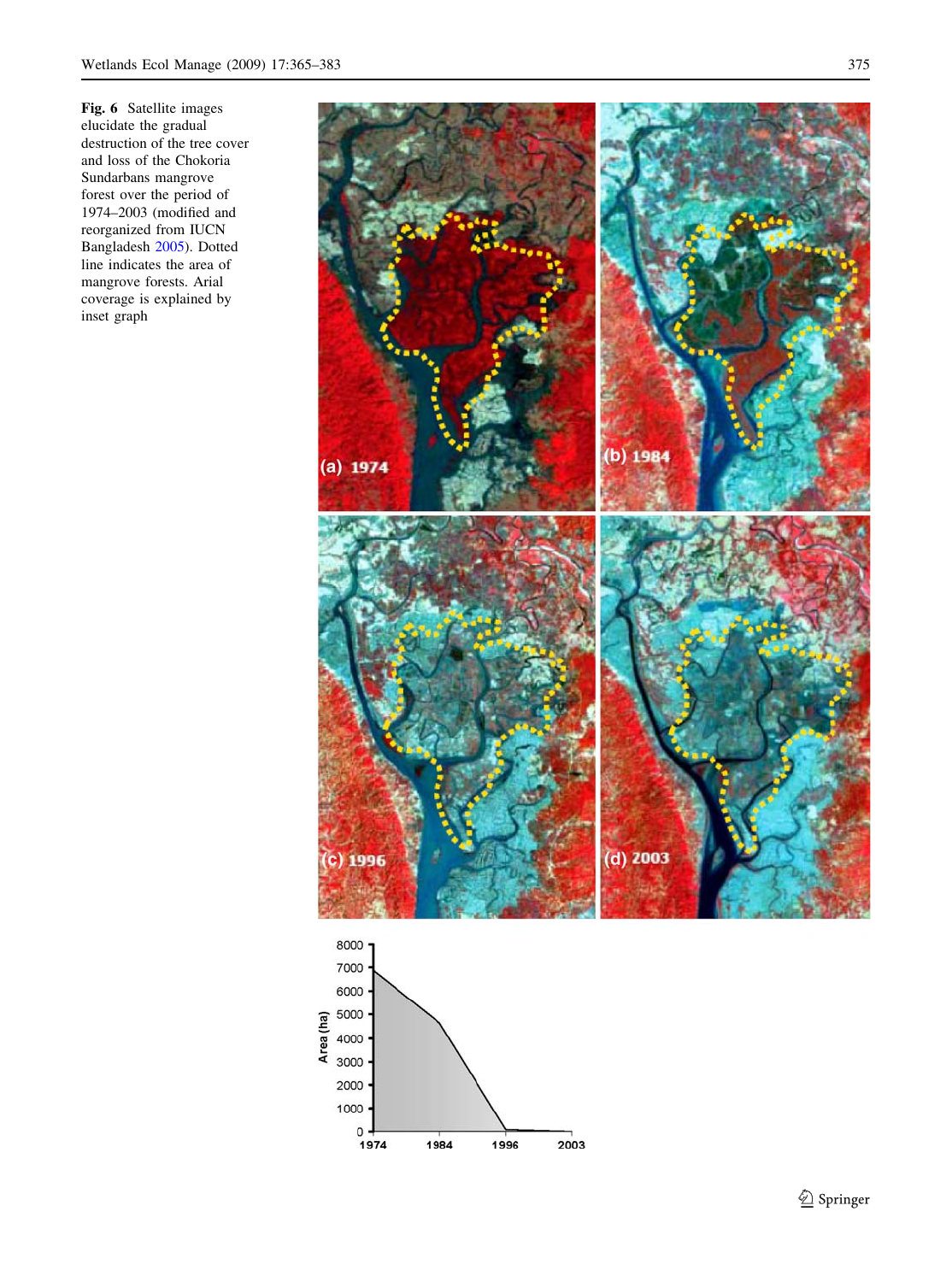Box 1

#### **Degradation of the Chokoria Sundarbans, Bangladesh – historical perspective**

The first large scale exploitation of this forest was started during the First World War when a large portion of this forest was chopped down for road construction. In the 1950s, local people started to produce salt by boiling seawater with wood-fuels. In the 1960s the local inhabitants moved towards solar energy instead of wood fuel for salt production from seawater. Thus, pressure on the forest was reduced and the forest started to recover.

In 1970, a group of trespassers led by local elite cleared some areas of the forest land for dwelling. Forest Department officials took legal measures against the trespassers. However, this was the time of the liberation war of Bangladesh (1971) and it took a long time to obtain a decision from District Sub Judge Court and through the Appellate Division. In the meantime the trespassers continued their illegal activities of taking over the forestland. Through these processes part of the Chokoria Sundarban (approx. 1108.04 ha went under the control of the trespassers whose activities had destroyed the forest considerably.

In 1977, the government of Bangladesh decided to hand over some of these mangrove lands for shrimp farming. Accordingly, an area of 228 ha of reserved forestland of Chokoria Sundarbans was handed over to set up shrimp and duck farms. It was the first leasing efforts in the protected area of Chokoria Sundarbans. This encouraged the local elites to establish shrimp farms in the area. Local peoples became interested in shrimp cultivation and created political pressure to get lease more of those lands. In 1978- 1982, further 2718 ha of the reserved forest of Chokoria Sundarbans were transferred to Fisheries Department for shrimp culture. Though only 3205 hectares of forest land was officially leased out for shrimp farming, the farmers cut down the surrounding areas also and included those areas under their shrimp farms since boundaries were not clearly demarcated. Apart from this, those who had encroached gradually expand their illegal occupancy and shrimp cultivation on the forest land. The influential people encroached the remaining forest land by the end of 1990. Being gradually encroached, almost whole of the forest area have been occupied by shrimp farms, human settlement and salt farms. Forest Department has a very restricted control over the area because of intense socio-political conflicts.

At present the vegetation cover of the Chokoria Sundarbans has been stripped off completely. A small patch of natural mangrove consisted of 17 individuals of old Sundri (*Heritiera fomes*) trees and some tiger ferns are alive as remnants to witness the past of the oldest mangrove forest in Southeast Asia.

and analysis of the present state of the ecosystem, especially the hydrology and bio-physical conditions of the degraded ecosystem.

### Hydrology regime

The Matamuhuri river is the main source of flowing fresh water in the area. Over the past decades a large number of shrimp and salt farms have been formed by constructing embankments along the banks of this river and its tributaries. This has interrupted the hydrology regimes, especially during normal tidal floods in this area.

# Soil

Acid sulphate soils (ASSs) are common in the coastal wetlands and those of the Chokoria Sundarbans are no exception. This area undergoes extensive aquaculture during the monsoons and produces salt in the winters. Year round soil disturbances lead to oxidation of the pyrite and result in high concentrations of sulphuric acid in the soil. More than 40% of the Chokoria Sundarbans soil is predominantly ASSs (IUCN 2005).

Depending on the site, soil varies from low to extremely high salinity (Table [1\)](#page-12-0). For example, inside the shrimp farms soil salinity is high, whereas outside the embankment salinity is low, which is suitable for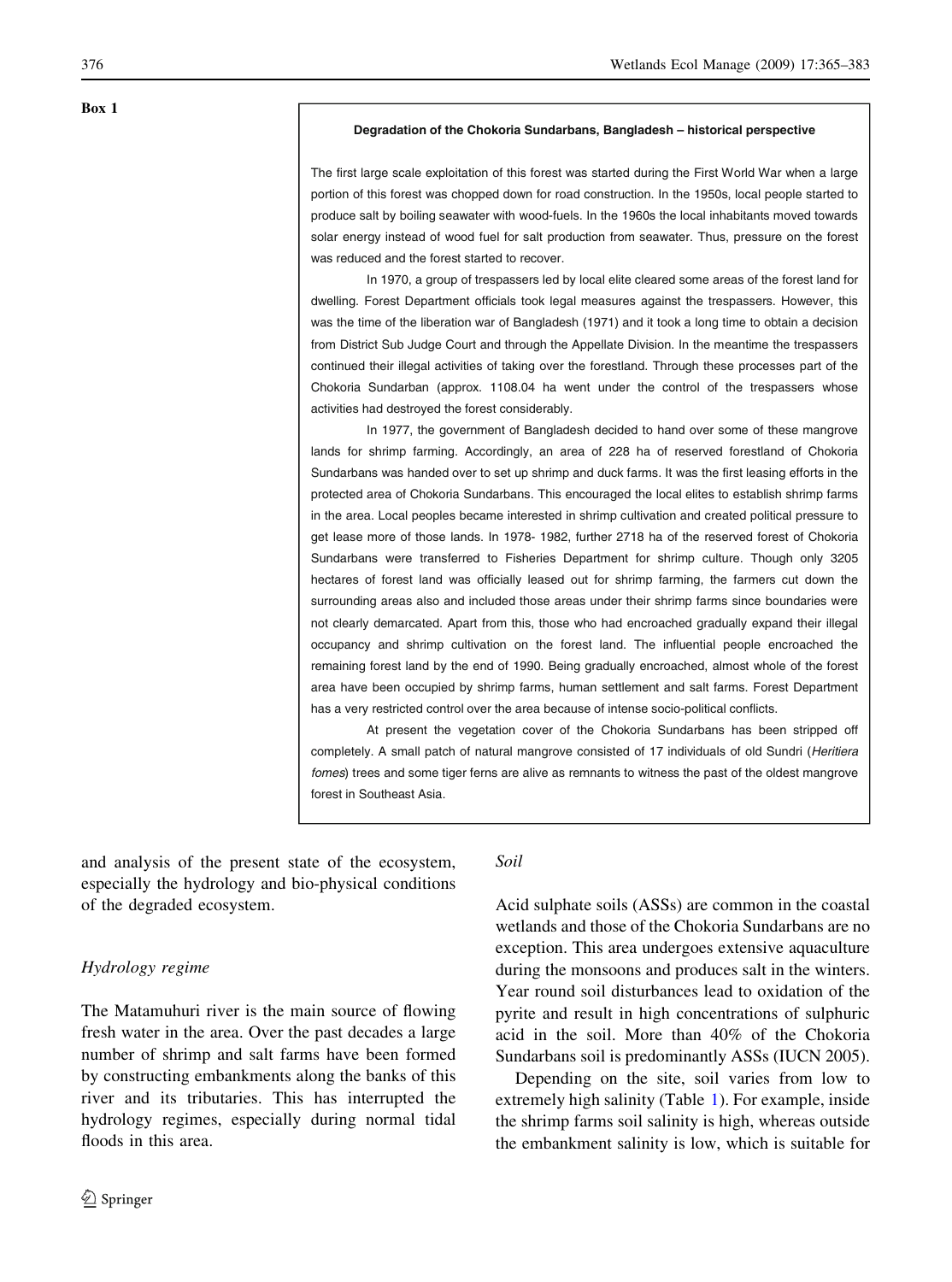| Sampling location                                                                                                                                        | Soil chemistry |                        |                   | Soil nutrients  |                 |                 |                 |  |
|----------------------------------------------------------------------------------------------------------------------------------------------------------|----------------|------------------------|-------------------|-----------------|-----------------|-----------------|-----------------|--|
|                                                                                                                                                          | $pH (\pm sd)$  | Salinity<br>$(\pm sd)$ | $ECE$ ( $\pm$ sd) | $N$ ( $\pm$ sd) | $K$ ( $\pm$ sd) | $P$ ( $\pm$ sd) | $S$ ( $\pm$ sd) |  |
| Inside the shrimp farm $6.1 \pm 0.89$ $22 \pm 1.25$ $9.50 \pm 1.78$ $0.133 \pm 0.014$ $0.82 \pm 0.16$ $3.06 \pm 0.45$ $156.04 \pm 2.73$                  |                |                        |                   |                 |                 |                 |                 |  |
| Outside the shrimp farm $6.6 \pm 0.45$ $12 \pm 2.3$ $19.64 \pm 1.82$ $0.177 \pm 0.015$ $0.12 \pm 0.12$ $2.57 \pm 0.65$ $589.16 \pm 3.41$<br>(River bank) |                |                        |                   |                 |                 |                 |                 |  |

<span id="page-12-0"></span>Table 1 Soil properties of the Chokoria Sundarbans

mangroves. Soil pH ranges from slightly acidic to neutral indicating suitability of mangrove species.

Soil nutrient contents, especially potassium (K) and sulphur (S) are high which helps growth of mangrove species. Nitrogen (N) and phosphorus (P) contents are very low, probably due to the lack of leaf litter decomposition. Given the soil nutrient contents of the Chokoria Sundarbans and that of the Sandarbans, the area is still suitable for mangroves without any treatment, when one compares the area with that of other mangrove forests.

# Socio-economics

The area of the Chokoria Sundarbans is characterized by people in low to medium income groups. Very few people are in the high income group, but they influence the poor. The literacy rate is very low compared to other parts of the country. Complex socio-political conflicts are common in the coastal areas of Bangladesh, including this area. People adjoining the forests are suspicious of any outsiders, even NGOs, for at least one reason: many local people are located on encroached land and they are always in a fear of losing control of this land.

### Community organisation and social mobilisation

Given the experience from other failures in rehabilitation, IUCNB emphasised community participation right from the beginning, which helped the community to realise its ownership of the programme. The whole system was transparent to the community. The underlying assumption was that people should get organised to work together if they are to live in close proximity and share common interests for community development.

During the community organising process, people from heterogeneous groups e.g. farmers, labourers, shrimp farmers, fisherman, shrimp trader, school and college teachers, representatives from local governments, local elites and other influential persons got together. Participatory Rural Appraisal (PRA) techniques were practiced extensively during the social mobilisation. Community interest for restoration of the degraded mangrove was assessed using formal and informal interviews, community meetings and discussions. During this process target groups were sensitised to their own problems of declining shrimp production and frequent exposure to natural calamities, due to the absence of mangroves. Awareness generation into the causes for the degradation of mangroves and the need for their restoration was carried out using focus group discussion (FGD) and community meetings in selected villages. During this process relevant case studies from South East Asia were presented. Beside these, the decreasing trends of shrimp production due to loss of mangroves were discussed. People were briefed on historical analyses of past natural calamities in this area such as cyclones, draughts, massive exploitation of natural resources, etc. At the end of this social mobilisation, people became organised in a common motive—the rehabilitation of the Chokoria Sundarbans.

### Restoration plan

Considering the existing biophysical and socio-economic conditions of the site, an area-specific restoration and community development plan was prepared with active participation of the local community. First, the community prepared a preliminary action plan. This plan contained details of interventions/activities to be undertaken. It also identified several priority areas targeted for plantation establishment. Second, the plan was further refined considering the necessary technical, social and economic conditions. IUCNB guided people in terms of technical backstopping. The purpose of the plan was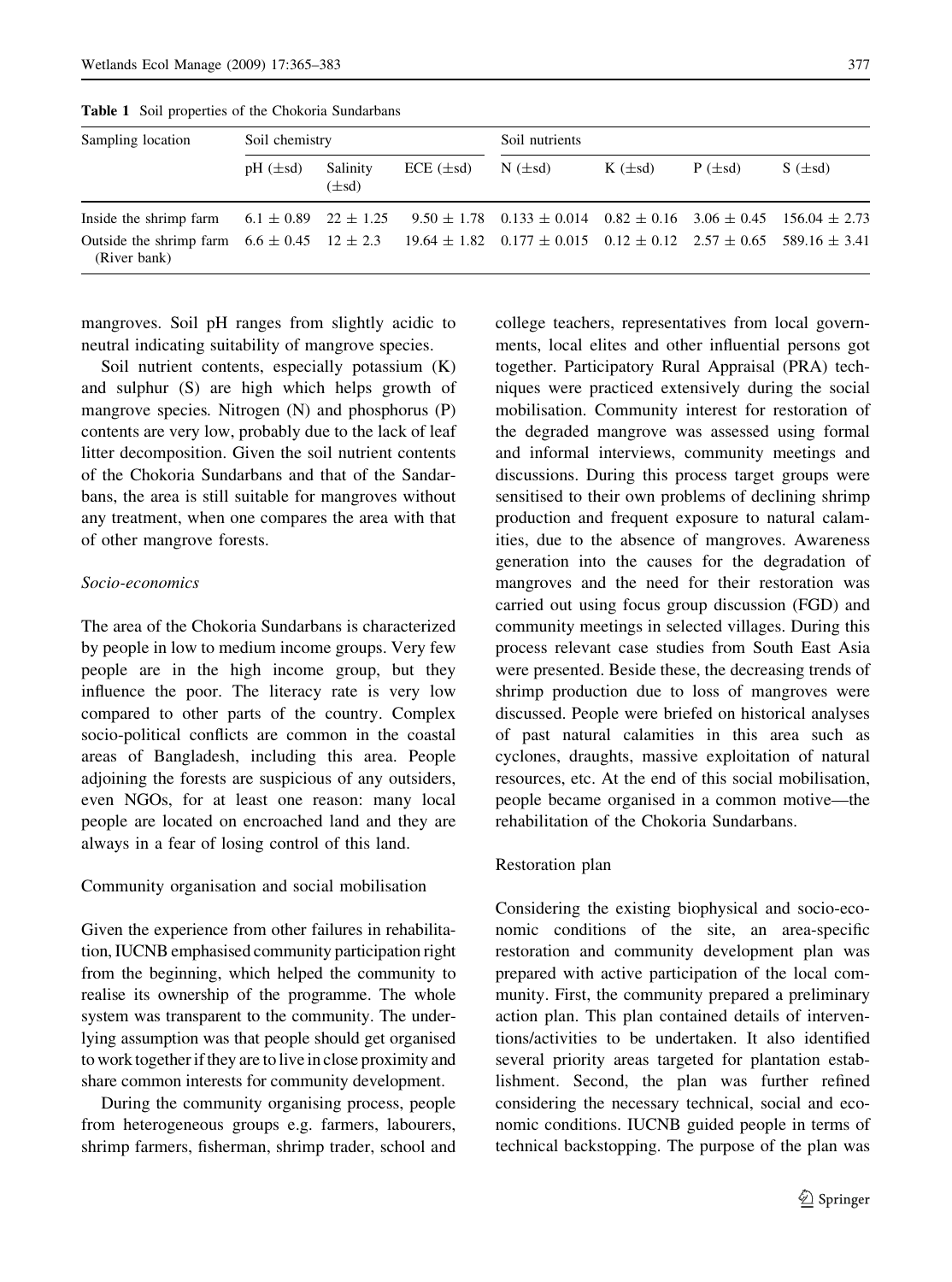to provide a strategic framework for moving the development toward a more sustainable path.

### Restoration of degraded sites

After site selection, a plantation plan was developed jointly by the community and the project team. The key components of the plan are: (i) species selection, (ii) plantation and (iii) plantation management.

### Species selection

Based on the predisturbance vegetation history and existing biophysical conditions, three mangrove species were selected for plantation i.e., Sonneratia apetala, Avicennia officinalis and Excoecaria agallocha. Both, Sonneratia apetala and Avicennia officinalis are pioneer species in the natural mangroves of Bangladesh (Das and Siddiqi [1985](#page-17-0)). These species grow well on new accretions that receive regular inundation. The community people preferred Avicennia officinalis for plantation (since their wood value is higher) and by matching with site characteristics this species was planted on sandy sites. Some of the target sites were slightly raised where Excoecaria agallocha was planted. The regularly inundated river banks were planted with Sonneratia apetala.

# Plantation

Planting was carried out during August–September. This season is physiologically optimal for mangrove plantation. For plantation, indigenous techniques were used. For example, a pointed wooden pole, 3 m long and about 10 cm in diameter, was used to make holes. Since the soil was neither too hard nor too soft this technique proved to be cost effective and efficient. The planting holes were about 25-30 cm deep and 10 cm in diameter. Seedlings with well developed taproots were manually placed in every hole up to the collar mark of the seedlings. No manure and fertilizers were used. Apart from the plantings, viviparous seeds of Avicennia officinalis were also broadcast seeded to initiate stand heterogeneity.

### Plantation management

A community based approach was followed for plantation management. For sustainable management of the restored site, a rehabilitation and advisory committee was formed with representations from the community that included shrimp farmers, local government representatives and members of the civil society. Representatives of this community ensured protection of the plantations and they also undertook necessary gap fillings.

# Results

Table 2 provides a comparative summary of mangrove restoration interventions in the area with their initial success. The pilot initiative by IUCNB restored 21 h of degraded and newly accreted land with

Table 2 Comparative restoration parameters and initial success in the restoration of the Chokoria Sundarbans

| Successive interventions <sup>a</sup>                                              | Ecological<br>considerations | Social<br>considerations participations benefit to the | Community | Financial<br>community | Leadership in<br>the project<br>implementation | Rigorous<br>monitoring success <sup>b</sup> | Overall |
|------------------------------------------------------------------------------------|------------------------------|--------------------------------------------------------|-----------|------------------------|------------------------------------------------|---------------------------------------------|---------|
| Project I (Bangladesh Forest $++$<br>Department)                                   |                              |                                                        |           |                        |                                                |                                             | ?       |
| Project II (Organisation for<br>Industrial, Spiritual and<br>Cultural Advancement) | $+++$                        |                                                        | $^{+}$    | $^+$                   |                                                | $^+$                                        | $+1$ ?  |
| Project III (Unnayan Bikolpa +<br>Niti Gobeshona Kendra)                           |                              |                                                        |           |                        | $^{\mathrm{+}}$                                |                                             | ?       |
| Project IV (IUCN<br>Bangladesh)                                                    | $+++$                        | $^{++}$                                                | $^{++}$   |                        |                                                |                                             | +       |

Indicate coordinating/implementing organization. + Sign indicates positive and their frequency indicates level of considerations  $(+)$  minimum,  $++$  medium, and  $++$  maximum).  $-$  Sign indicate absence

<sup>b</sup> We assessed restoration success in terms of area planted and status of that plantation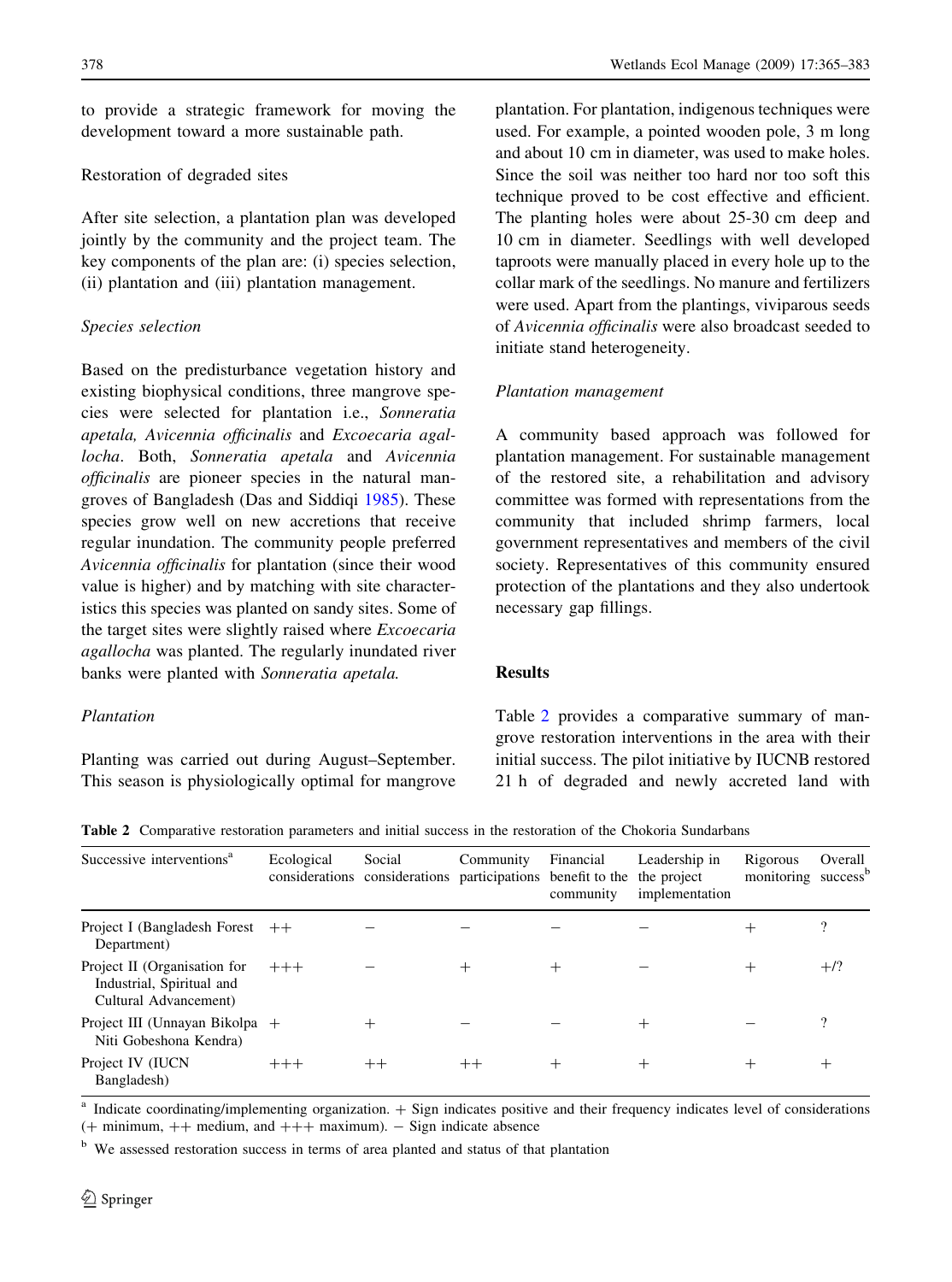mangrove species and is considered a success (IUCN 2005). However, the necessary database to assess the ecological parameters (pre- and post-restoration) was not available to identify the ecological improvements, except the area under plantation and the status of its health. The programme was planned to provide livelihood support, but due to funding limitation, support was provided at a negligible scale (IUCN 2005). The entire activity was planned and implemented on a participatory basis and involved all local resource users and stakeholders through transparent community-based planning, implementation and monitoring. It should be mentioned that after the pilot phase, there was some small scale follow up but livelihood support was not ensured. How long the community will keep its interest in this effort remains to be seen.

# **Discussion**

Do we have sufficient ecological knowledge for mangrove restoration?

Ecology, disturbance (type and patterns) and especially hydrology are the primary considerations for mangrove restoration. Although restoration of Southeast Asian mangroves demands special attention for social and economic issues (IUCN 2005), it cannot be carried out without a good ecological understanding (Ellison [2000](#page-17-0)). Documented knowledge of mangrove ecology is very limited in Southeast Asia. Two factors may contribute to this knowledge gap: (i) because of a poor economy, investment opportunities are limited and based on basic ecological research that generates little knowledge and (ii) most of the tropical mangrove restoration projects are funded externally and have a limited time frame (1–5 years). With a few exceptions, most of these short-term projects focus on overnight solution trials rather than investing in detailed understanding and experimentation. However, these regions are extremely rich in traditional ecological knowledge. Again, the problem is a lack of documentation. Although limited, some valuable evidence is available on traditional ecological knowledge in mangrove management (Walters [1997,](#page-18-0) [2004,](#page-18-0) [2005](#page-18-0); Dahadough-Guebas [2005a](#page-17-0), [b](#page-17-0); Bormthanarat et al. [2007;](#page-16-0) Jayatissa et al. [2006](#page-17-0)). Rist and Dahadough-Guebas ([2006\)](#page-18-0) emphasised the use of science and traditional ecological knowledge in management of natural resources. This approach creates a symbiotic relationship between local communities and restoration workers. Restoration workers benefit from ecological knowledge while local communities benefit socially, culturally and economically. This enhances community participation. Once properly documented, it is likely that similar ecological knowledge can be used in other regions for mangrove restoration, provided they experience similar social and ecological conditions.

What determines effective community participation in mangrove restoration?

Participation means different things to different people. In community-based restoration projects it is a common belief that external agencies will initiate a restoration programme for a specific time frame to develop a participatory mechanism and the community will continue when the external agencies depart. However, it is not uncommon that the whole effort collapses as soon as the external support is withdrawn. Although communities are often blamed for a lack of participation, it is rare that participatory programmes start with a thorough understanding of the driving forces behind community participation. The possible driving forces are: (i) cultural conditions (ii) economic conditions (iii) ownership in the community, (iv) transparency of the efforts and (v) pluralism. Cultural conditions integrate the choice of the people and restoration activities must be in line with their traditional culture/norms. Viability of a system will depend on the economic returns from the system. A system may be well-designed and technically sound, but it will not be sustainable if it does not yield any economic return to the community in the short-term. Apart from cultural and economic considerations, ownership feeling of the community and transparency of the entire system are prerequisites for the sustainability of a particular system. There have to be well established linkages between the driving forces. When a particular restoration effort is in line with their traditional norms/cultures, produces economic returns, the community owns the programme and entire system is transparent to all, only then will members of each community be accountable to their own roles and the restoration may be successful.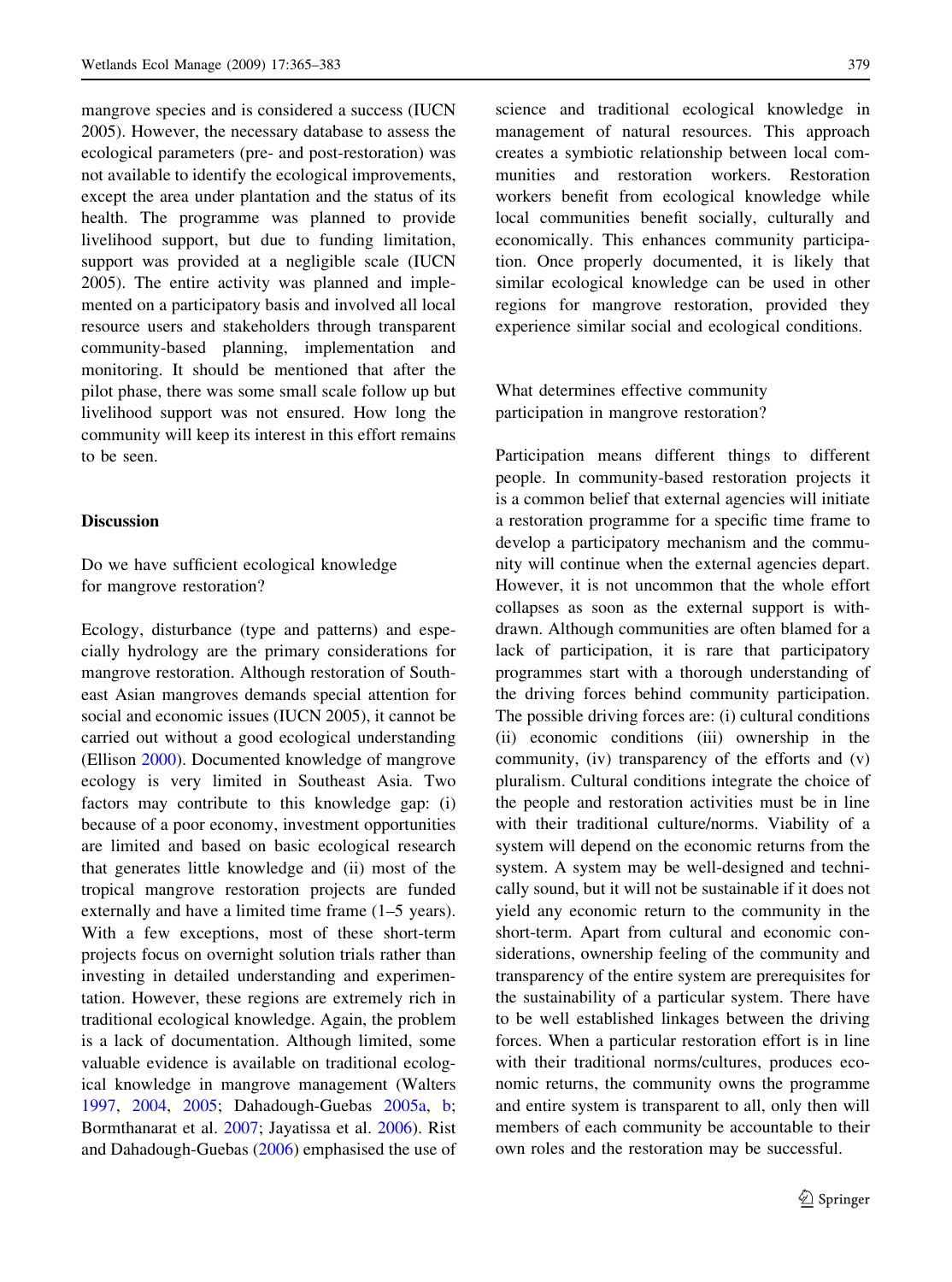Should a mangrove restoration project put emphasis on property right issue?

This is a very complicated issue. The short answer to the above question is 'yes' if the intervention is targeted at policy level but 'no' if it is only at the field level restoration. Walters [\(1997](#page-18-0)) suggested that restorationists should identify and negotiate with all property right holders to reduce the likelihood of future conflicts. Most of the river banks (where mangroves grow), especially in Asia, are either government or privately owned. In case of government ownership, the local community does not have legal access to that property. Alternatively, in private hands, the owner might not be interested to share the benefits with the community. It is important to assign some kind of rights to the community so that it feels some sort of ownership and actively participate in the restoration programme. If the property right issue can be sorted out at the government policy level then it becomes easier to execute the restoration plan. However, only field level efforts that deal with property rights may end up with further conflicts. For example, Primavera ([2005\)](#page-17-0) in her award winning essay in Science wrote ''as I write on this late June afternoon, my heart grieves amid news that a young couple,…had been shot over a fishpond dispute.'' This type of situation is quite common in Southeast Asia. In the Chokoria Sundarbans of Bangladesh many lives have been lost in property right conflicts. In this region hardly any evidence is available where a mangrove restoration project deals with the property right issue successfully. Although relevant, considering the complexity of the issue, perhaps it would be more productive to treat the issue of property separately and concentrate more on effective planning and execution of the restoration plan.

How can we measure the success of a mangrove restoration programme?

The Society for Ecological Restoration([2004](#page-18-0)) listed nine attributes for a restored site: (i) similar diversity and community structure in comparison with reference sites (ii) presence of indigenous species (iii) presence of functional groups necessary for long term stability (iv) capacity of the physical environment to sustain reproducing populations (v) normal functioning (vi) integration with the landscape (vii) elimination of potential threats (viii) resilience to natural disturbance and (ix) self sustainability. For testing the success of any mangrove restoration, a long-term monitoring programme is required. The monitoring period needs to be even longer in a dynamic social environment. Most frequently, success of restoration is judged by the area under plantation/tree cover. We maintain species diversity or plant trees to maintain ecosystem functions. It should be noted that depending on ecosystems of interest and degree of disturbance, functional redundancy varies. It is quite likely that the floral assemblage of a mangrove may have a low functional redundancy, which that raises a further concern, since large scale mangrove restorations in Southeast Asia continue with few species (Saenger and Siddiqi [1993\)](#page-18-0) that hardly meet the functional requirement of the ecosystem and seldom can be considered as mangrove restoration. Lewis ([2005\)](#page-17-0) suspected that this type of restoration can hardly qualify as a successful mangrove restoration. Interestingly, if we consider the area under tree cover the same project may qualify as a successful project. The potential for silent ecological disasters remains. As such it is important to evaluate key ecological parameters of both structural and functional components while measuring the restoration success. Ruiz-Jaen and Aide ([2005\)](#page-18-0) suggested three simple but effective measures for assessing restoration success: (i) species diversity this can be measured by the presence and abundance of species, (ii) vegetation structure—this can be measured by vegetation cover and (iii) ecological process—this can be measured indirectly by measuring nutrient availability and biotic interactions. Technical and financial resources are a regulating factor for the assessment of simple to complex functional components of an ecosystem. Depending on available resources, one can chose from the above mentioned parameters to monitor restoration success.

# Conclusion

The literature on the subject has stressed the importance of mangroves for their productive, protective and ecological functions. The necessity of the protective function of the mangroves has been dramatically demonstrated at the expense of hundreds of thousands of lives during the 2004 tsunami. Hence,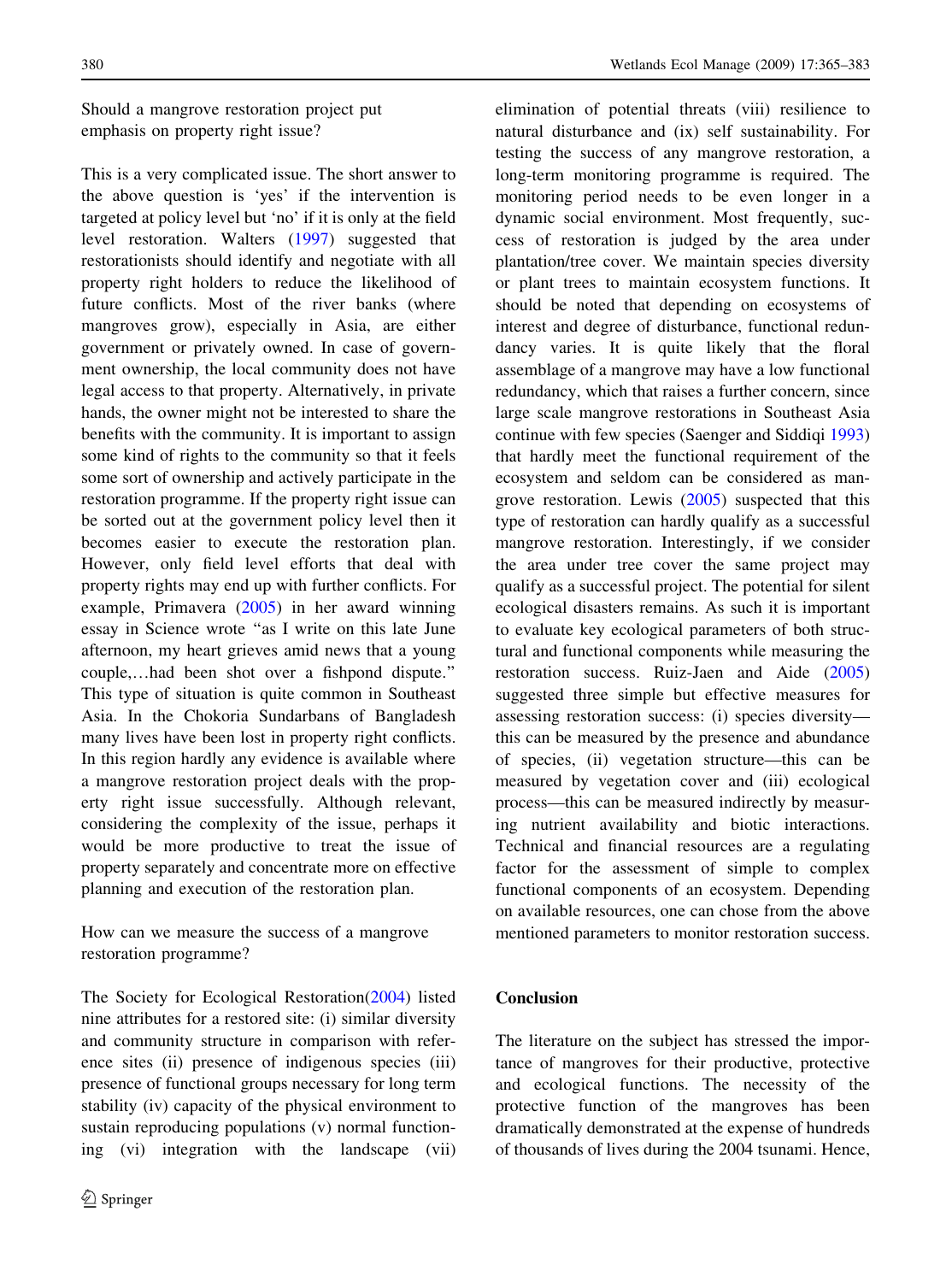<span id="page-16-0"></span>tremendous efforts continue to stop further degradation of mangroves and at the same time restoration is carried out of degraded mangroves in a systematic and effective way. In our restoration framework, we structured most of the aspects. As well, we leave many aspects (based on local conditions) for professional/personal judgments from a mangrove restoration ecologist. A mangrove restoration team should consist of representatives of various disciplines so that the full potential of the framework can be realised.

In the first place, we emphasis social, economic and ecological factors with special considerations for Southeast Asia (high anthropogenic influence). However, in other parts of the world with less anthropogenic influence, this framework can be equally applicable after necessary amendments. For example, where mangroves are experiencing Type II degradation (degradation due to natural events), social and economic considerations may be less critical.

Second, local ecological knowledge has a high potential use in mangrove restoration since it may act as a symbiotic agent between a mangrove restoration ecologist and local communities. This knowledge can also advance the science and has the potential to provide a new direction. It is desirable to utilise the traditional ecological knowledge along with scientific knowledge obtained from experimentation. Traditional knowledge can also be refined through gradual development of scientific understanding.

Third, at the moment comprehensive measurement of restoration success is a challenge because of the lack of quantitative indicators. If the quantifiable indicators are developed, it will be easier to monitor the success or failure of a mangrove restoration programme by using a fuzzy inference system.

Finally, we identified the lack of documentation and research communication on mangrove ecology and mangrove restoration, especially in the developing countries of Southeast Asia. It is important to understand as well, that projects that fail generate no less knowledge than the successful projects and hence documentation of the failed projects is equally important for the benefit of new directions to solve the restoration puzzle.

Acknowledgements The first author (SRB) acknowledge IUCN-The World Conservation Union, Bangladesh Country Office where he was based for more than three and half years and actively planned and implemented the Restoration of the Chokoria Sundarbans programme with others. UNEP/GPA provided financial support for the programme. Arif M Faisal helped with the implementation of the programme and communication with the community in the local dialect. Bradley B. Walters, Rakibul Haque and Sayed Iftekhar provided thoughtful comments on an earlier version of this manuscript. We thank Tom Hazenberg for his constructive criticism and editorial support on this manuscript. Comments of the two anonymous reviewers and the editor were helpful in improving the manuscript.

### References

- Aksornkoae S (1996) Reforestation of mangrove forests in Thailand: a case study of Pattani Province. In: Field CD (ed) Restoration of mangrove ecosystem. International Tropical Timber Organization and International Society for Mangrove Ecosystems, Okinawa, pp 52–63
- Al-Khayat JA, Jones DA (1999) A comparison of the macrofauna of natural and replanted mangroves in Qatar. Estuar Coast Shelf Sci 49A:55–63
- Alongi DM (1998) Coastal ecosystem processes. CRC Press, Boca Raton, Florida
- Bacon PR (1987) Use of wetlands for tourism in the insular Caribbean. Ann Tourism Res 14:104–117
- Bacon PR (1993) Wetland restoration and rehabilitation in the insular Caribbean. In: Moser M, Prentice RC, van Vessem J (eds) Waterfowl and wetland conservation in the 1990s—a global perspective. IWRB, St. Petersburg, Florida, pp 206–209
- Bandaranayake WM (1998) Traditional and medicinal uses of mangroves. Mangroves Salt Marshes 2:133–148
- Barbier EB (2000) Valuing the environment as input: review of applications to Mangrove–Fishery Linkages. Ecol Econ 35:47–61
- Barbier EB (2006) Natural barriers to natural disasters: replanting mangroves after the tsunami. Front Ecol Environ 4(3):124–131
- Barbier EB, Cox M (2002) Economic and demographic factors affecting mangrove loss in the coastal provinces of Thailand, 1979–1996. Ambio 31(4):351–357
- Barbier EB, Strand I, Sathirathai S (2002) Do open access conditions affect the valuation of an externality? Estimating the welfare effects of Mangrove–Fishery Linkages in Thailand. Environ Resour Econ 21:343–367
- Biswas SR, Choudhury JK (2007) Forests and forest management practices in Bangladesh: the question of sustainability. Int Forest Rev 9(2):627–640
- Biswas SR, Choudhury JK, Nishat A et al (2007) Do invasive plants threaten the Sundarbans mangrove forest of Bangladesh? Forest Ecol Manage 245(1–3):1–9
- Bormthanarat S, Hossain Z, Chairoenwatana B (2007) Community-led mangrove rehabilitation: experiences from Hua Khao community, Sangkhla, Thailand. Asia Pac J Rural Dev XVI(2):53–68
- Bradshaw AD (1987) Restoration: an acid test for ecology. In: Jordan WR, Gilpin ME, Aber JD (eds) Restoration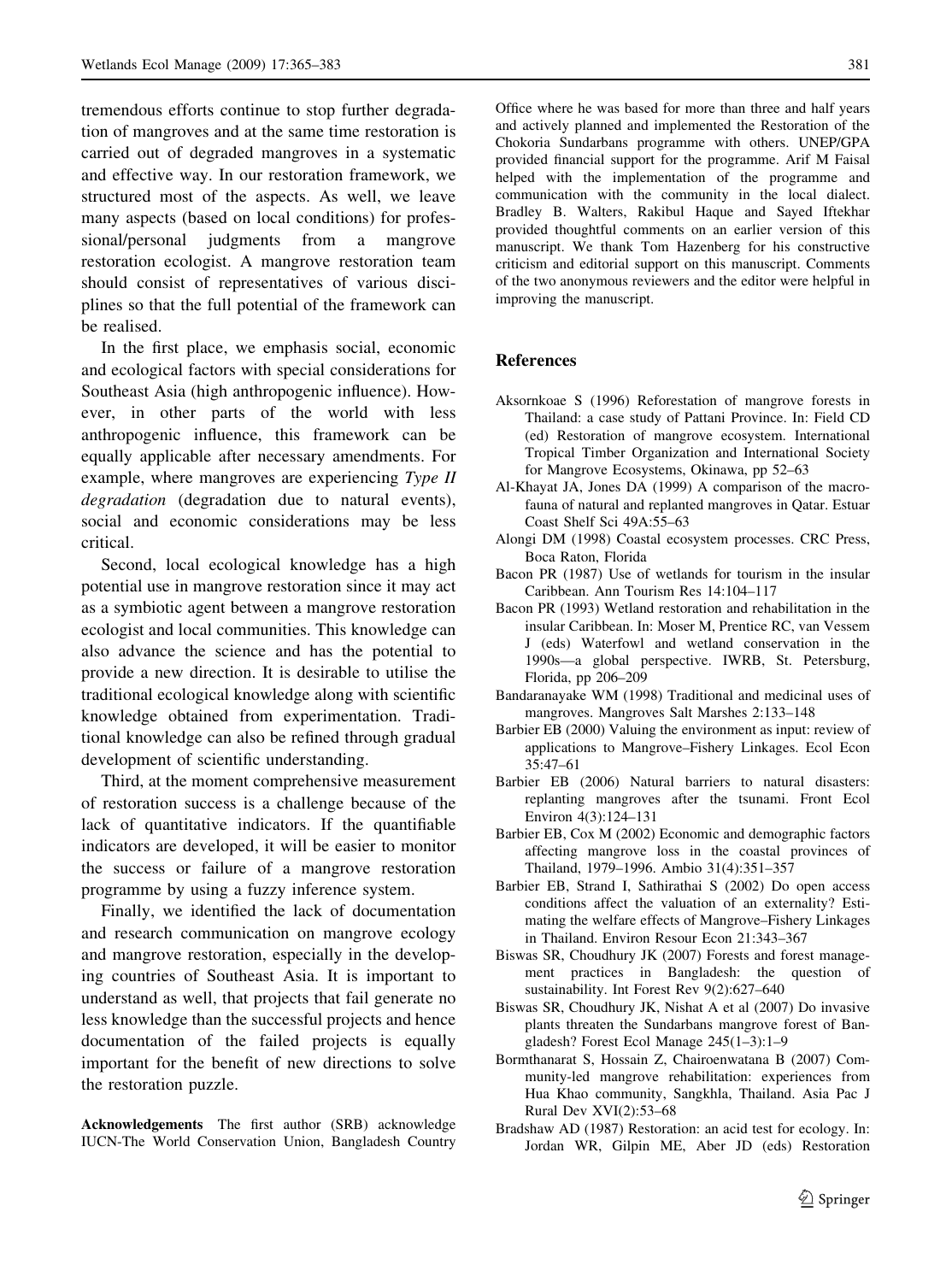<span id="page-17-0"></span>ecology—a synthetic approach to ecological restoration. Cambridge University Press, Cambridge, UK, pp 23–30

- Callaway JC (2001) Hydrology and substrate. In: Zedler JB (ed) Handbook for restoring tidal wetlands. CRC press, Boca Raton, Florida, pp 89–117
- Choudhury JK (2003) Mangrove restoration in Indonesia. Project final report, FAO
- Choudhury AM, Quadir AM, Islam J (1990) Study of Chokoria Sundarbans using Remote Sensing Techniques. SPARSO, Dhaka, p 77
- Clements FE (1916) Plant succession, an analysis of the development of vegetation. Reprinted by permission of Carnegie Institution of Washington. 42:140–143
- Dahadough-Guebas F, Hettiarachchi S, Leo Seen D et al (2005a) Transition in ancient inland freshwater resource management in Sri Lanka affect biota and human populations in and around coastal lagoons. Curr Biol 15:579–586
- Dahdouh-Guebas F, Jayatissa LP, Di Nitto D et al (2005b) How effective were mangroves as a defense against the recent tsunami? Curr Biol 15(12):R443–R447
- Danielsen F, Sorensen MK, Olwig MF et al (2005) The Asian tsunami: a protective role for coastal vegetation. Science 310(5748):643
- Das S, Siddiqi NA (1985) The mangroves and mangrove forests of Bangladesh. Mangrove Silviculture Division Bulletin No. 2, BFRI and UNDP/FAO Project, BGD/79/ 017, Chittagong
- DeWalt BR, Vergne P, Hardin H (1996) Shrimp aquaculture development and the environment: people, mangroves, and fisheries on the Gulf on Fonseca, Honduras. World Dev 24(7):1193–1208
- Duke NC, Meynecke JO, Dittmann S et al (2007) A world without mangroves? Science 317(5834):41–42
- EJF [Environmental Justice Foundation] (2003) Risky business: Vietnamese shrimp aquaculture—impacts and improvements. London, UK
- Ellison AM (2000) Mangrove restoration: do we know enough? Restor Ecol 8(3):219–229
- Erftemeijer PLA, Lewis RR (2000) Planting mangroves on intertidal mudflats: habitat restoration or habitat conversion? In: Proceedings of the ECOTONE VIII seminar enhancing coastal ecosystems restoration for the 21st century, Ranong, Thailand, 23–28 May 1999. Royal Forest Department of Thailand, Bangkok, Thailand. pp156–165
- Fransworth EJ, Ellison AM (1997) Global patterns of predispersal propagule predation in mangrove forests. Biotropica 29(3):318–330
- Gain P (ed) (2002) Bangladesh: environment. Facing the 21st century, 2nd ed. Society for Environment and Human Development (SEHD), Dhaka Bangladesh
- Gleason HA (1917) The structure and development of the plant association. Bull Torrey Bot Club 44:463–481
- Hinrichsen D (1998) Coastal waters of the world: trends, threats and strategies. Island Press, Washington
- Hobbs RJ (2007) Setting effective and realistic restoration goals: key directions for research. Restor Ecol 15(2):354–357
- Hobbs RJ, Norton DA (1996) Towards a conceptual framework for restoration ecology. Restor Ecol 4:93–110
- Hobbs RJ, Norton DA (2004) Ecological filters, thresholds, and gradients in resistance to ecosystem reassembly. In:

Temperton VM, Hobbs RJ, Nuttle T et al (eds) Assembly rules and restoration ecology—bridging the gap between theory and practice. Island Press, Washington, pp 72–95

- Hossain MS, Lin CK, Hussain MZ (2001) Goodbye Chakaria Sundarban: the oldest mangrove forest. Soc Wetland Scientists Bull 18(3):19–22
- Hussain YA, Zuhair MM, Weir M (1999) Monitoring mangrove forests using Remote Sensing and GIS. International Institute for Aerospace Survey and Earth Science, The Netherlands. [http://www.gisdevelopment.net/aars/acrs/1999/ps5/ps5126](http://www.gisdevelopment.net/aars/acrs/1999/ps5/ps5126pf.htm) [pf.htm](http://www.gisdevelopment.net/aars/acrs/1999/ps5/ps5126pf.htm)
- Iftekhar MS, Islam R (2004) Degeneration of Bangladesh Sundarban: a management issue. Int Forest Rev 6(4): 123–135
- IUCN Bangladesh (2005) Restoration of a critical coastal ecosystem: the Chokoria Sundarbans. Project final report. IUCN–The World Conservation Union, Bangladesh Country Office, Dhaka, p 65
- Jayatissa LP, Hettiarachi S, Dahadough-Guebas F (2006) An attempt to recover economic losses from decadal changes in two lagoon systems of SriLanka through a newly patented mangrove product. Environ Dev Sustainability 8(4):585–595
- Kairo JG, Dahdouh-Guebas F, Bosire J et al (2001) Restoration and management of mangrove systems—a lesson for and from East African region. S Afr J Bot 67:383–389
- Kathiresan K, Rajendran N (2005) Coastal mangrove forests mitigated tsunami. Estuar Coast Shelf Sci 65(3):601–606
- Kathiresan K, Rajendran N (2006) Reply to 'Comments of Kerr et al. on 'Coastal mangrove forests mitigated tsunami'. Estuar Coast Shelf Sci 65 (2005) 601–606. Estuar Coast Shelf Sci 67:542
- Kolb DA (1984) Experiential learning: experience as the source of learning and development. Prentice-Hall Inc, New Jersey
- Lacerda LD, Conde JE, Kjerfve B et al (2002) American Mangroves. In: de Lacerda LD (ed) Mangrove ecosystems, function and management. Springer-Verlag, Berlin, p 315
- Lewis RR (2000) Ecologically based goal setting in mangrove forest and tidal marsh restoration in Florida. Ecol Eng 15(3–4):191–198
- Lewis RR (2005) Ecological engineering for successful management and restoration of mangrove forests. Ecol Eng 24:403–418
- Lewis RR, Marshall MJ (1997) Principles of successful restoration of shrimp Aquaculture ponds back to mangrove forests. Programa/resumes de Marcuba '97, September 15/ 20. Palacio de Convenciones de La Habana, Cuba, p 126
- Macnae W (1968) A general account of the fauna and flora of mangrove swamps and forests in the Indo-West-Pacific region. Adv Mar Biol 6:73–270
- Primavera JH (1995) Socio-economic impacts of shrimp culture. Aquac Res 28:815–827
- Primavera JH (2005) Mangroves, fishponds, and the quest for sustainability. Science 310:57–59
- Primavera JH, Sadaba RB, Lebata MJHL et al (2004) Handbook of mangroves in the Philippines-Panay. SEAFDEC Aquaculture Department, Iloilo, Philippines
- Prokant B, Reeves P (2007) From fish and forest to salt and shrimp: the changing nature of coastal development policy